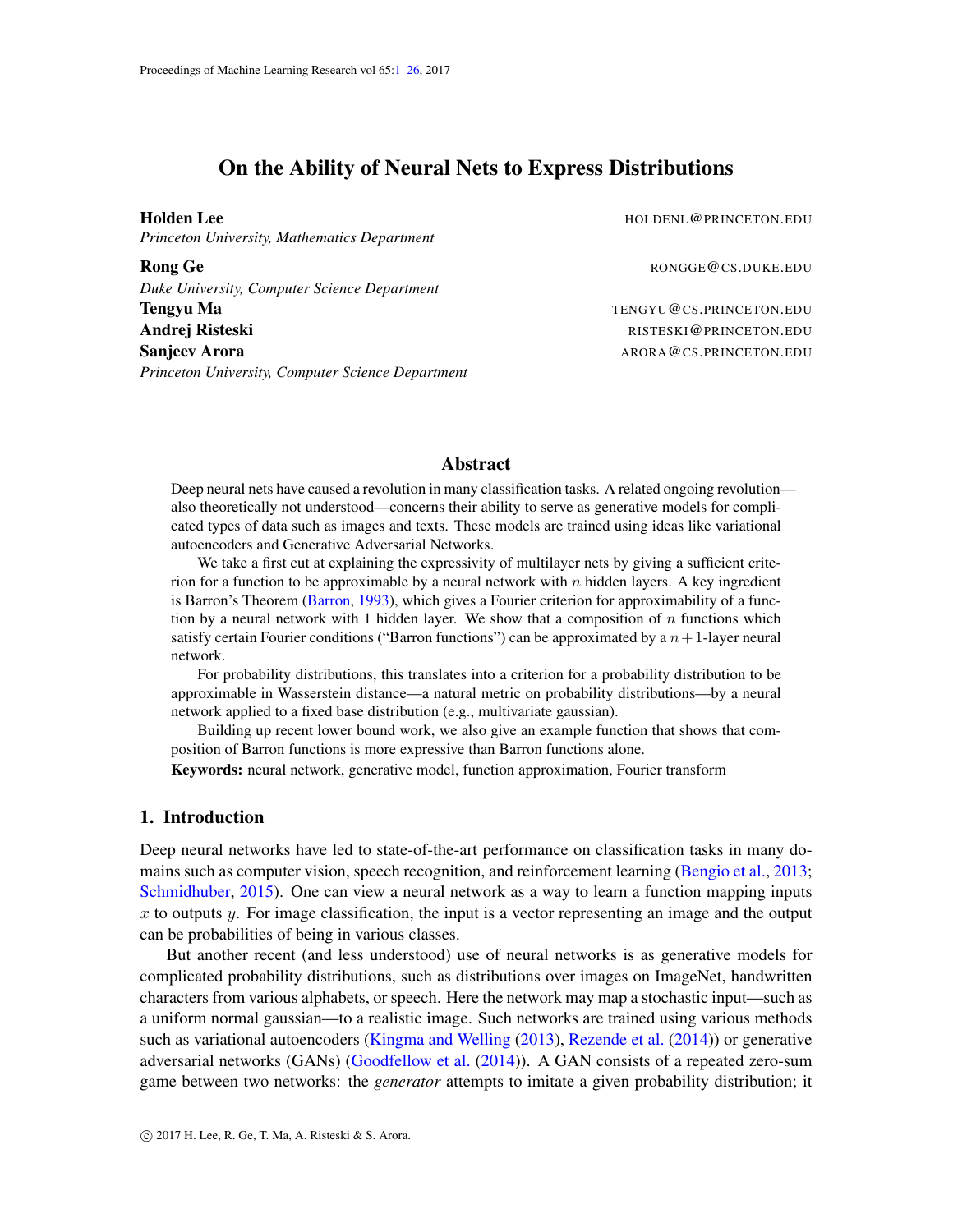obtains its samples by passing a base distribution (e.g. a gaussian) through its neural network. The *discriminator* attempts to distinguish between samples from the generator and the true distribution, and thus forces the generator to improve over many repetitions.

The current paper is concerned with the following natural question that appears not to have been studied before: Why are deep neural networks so well-suited to efficiently generate many distributions that occur in nature?

## 1.1. Our work

We give a sufficient criterion for a function to be approximable by a neural network with  $n$  hidden layers (Theorem [3.1\)](#page-5-0). This criterion holds with respect to any distribution of inputs supported on a compact set. As a consequence of our main result, we obtain a criterion for a distribution to be approximately generated by a neural network with  $n$  hidden layers in the Wasserstein metric  $W_2$ , a natural metric on the space of distributions (Corollary [3.3\)](#page-6-0).

Our criterion relies on Fourier properties of the function. We build on Barron's Theorem [Bar](#page-13-0)[ron](#page-13-0) [\(1993\)](#page-13-0), which says that if a certain quantity involving the Fourier transform is small, then the function can be approximated by a neural network with one hidden layer and a small number of nodes. Calling such a function a Barron function, our criterion roughly says that if a distribution is generated by a composition of  $n$  Barron functions, then the distribution can be approximately generated by a neural network with  $n$  hidden layers.

Many nice functions, such as polynomials and ridge functions, are Barron; this property is also preserved under natural operations such as linear combinations. Thus, our result says that if nature creates a distribution by starting from a base distribution (such as a gaussian) and applying a sequence of functions in this class, then we can also generate that distribution with a neural network.

This "correspondence" between compositions of Barron functions and multi-layer neural networks raises questions analogous to those raised about neural nets: for example, are compositions of  $k$  Barron functions more expressive than Barron functions? Using a technique to lower-bound the Barron constant (Theorem [4.2\)](#page-11-0), we show a separation theorem between Barron functions and composition of Barron functions (Theorem [4.1\)](#page-9-0). This parallels —and is inspired by—the separation between 2-layer and 3-layer neural networks in [Eldan and Shamir](#page-13-3) [\(2015\)](#page-13-3).

### 1.2. Related work

Despite the practical success of neural networks, we lack a good theoretical understanding of their effectiveness. An initial attempt to understand the effectiveness of neural networks was by their function approximation properties. A series of works showed that any continuous function in a bounded domain can be approximated by a sufficiently large 2-layer neural network [\(Cybenko](#page-13-4) [\(1989\)](#page-13-4), [Funahashi](#page-13-5) [\(1989\)](#page-13-5), [Hornik et al.](#page-13-6) [\(1989\)](#page-13-6)). However, the network size can be exponential in the dimension. Barron [\(Barron](#page-13-0) [\(1993\)](#page-13-0)) gave a upper bound for the size of the network required in terms of a Fourier criterion. He showed that a function  $f$  can be approximated in  $L^2$  up to error  $\varepsilon$  by a 2-layer neural network with  $O\left(\frac{C_f^2}{\varepsilon}\right)$ ) units, where  $C_f$  depends on Fourier properties of f. One remarkable consequence is that representationally speaking, neural nets can evade the curse of dimensionality: the number of parameters required to obtain a fixed error increases linearly, rather than superlinearly, in the number of dimensions. (Fixing the number of nodes in the hidden layer, the number of parameters scales linearly in the number of dimensions.)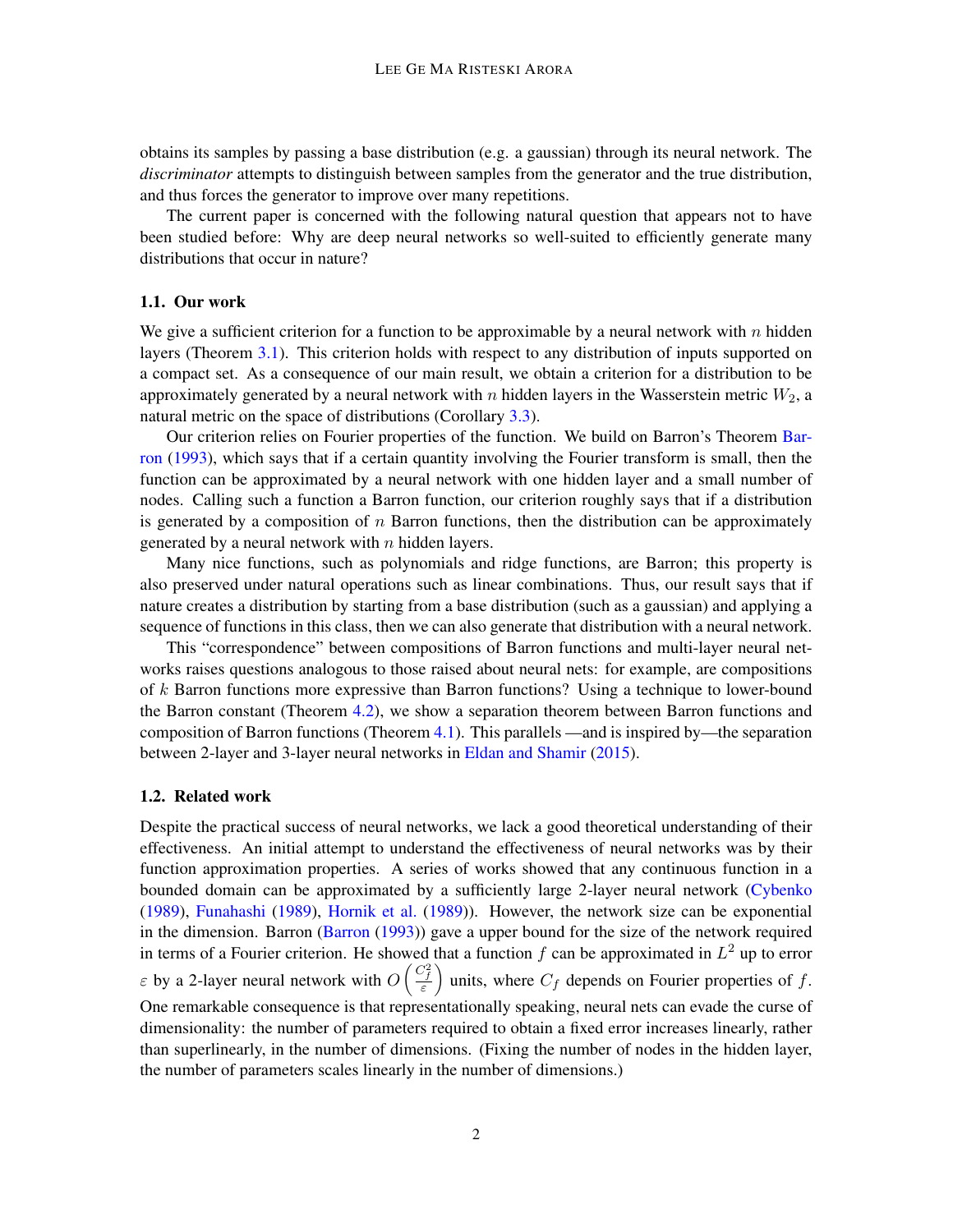However, such approximability results only explain a small part of the success of neural networks. Firstly, they only deal with 2-layer neural networks. Empirically speaking, deep neural networks—networks with many layers—appear to be much more effective than shallow neural networks. There have been several attempts to explain the effectiveness of deep neural networks. Following the paradigm in circuit complexity, one produces a function  $f$  that can be computed by a deep neural network but requires exponentially many nodes to be computed by a shallow neural network. Eldan and Shamir [\(Eldan and Shamir](#page-13-3) [\(2015\)](#page-13-3)) show a certain radial function can be approximated by a 3-layer neural net but not by a 2-layer neural net with a subexponential number of nodes. [Daniely](#page-13-7) [\(2017\)](#page-13-7) shows such a separation but with respect to the uniform distribution on the sphere. Telgarsky [\(Telgarsky](#page-14-3) [\(2016\)](#page-14-3)) shows such a separation between  $k^2$ -layer and k-layer neural networks. Cohen, Sharir, and Shashua [\(Cohen et al.](#page-13-8) [\(2015\)](#page-13-8)) show a separation for a different model, a certain type of convolutional neural net architecture. Kane and Williams [\(Kane and](#page-13-9) [Williams](#page-13-9) [\(2016\)](#page-13-9)) show super-linear gate and super-quadratic wire lower bounds for depth-two and depth-three threshold circuits, which can be thought of as a boolean analogue to neural networks.

Secondly, these works—as well as our paper—do not address how to learn neural networks, or why the established method, gradient descent, has been so successful. [Barron](#page-13-10) [\(1993\)](#page-13-0) and Barron [\(1994\)](#page-13-10) address the generalization theory, and show that the nodes can be chosen "greedily"; however the optimization problem is nonconvex. Under the assumption that certain properties of the input distribution (related to the score function) are known and that the function is exactly representable by a 2-layer neural network, Janzamin, Sedghi, and Anandkumar [\(Janzamin et al.](#page-13-11) [\(2015\)](#page-13-11)) give an algorithm inspired by Barron's Fourier criterion and utilizing tensor decomposition, to learn 2-layer neural networks.

Finally, we note that the learnability for distributions has been studied for discrete distributions [\(Kearns et al.,](#page-14-4) [1994\)](#page-14-4).

Organization of the paper We explain Barron's original theorem in Section [2,](#page-3-0) our criterion for representation by multi-layer neural networks in Section [3,](#page-5-1) and give our separation result in Section [4.](#page-9-1) Most proofs and background on Fourier analysis are left in Appendix.

#### 1.3. Notation and Definitions

First, we formally define the model of a feedforward neural network that we will use.

**Definition 1.1** A neural network with n hidden layers (also referred to as a  $n + 1$ -layer neural network) has an associated input space  $\mathbb{R}^{m_0}$ , output space  $\mathbb{R}^{m_{n+1}}$ , and n hidden layers of sizes  $m_1, \ldots, m_n \in \mathbb{N}.$ It has parameters  $A^{(l)} \in \mathbb{R}^{m_{l-1} \times m_l}$  and  $b^{(l)} \in \mathbb{R}^{m_l}$  for  $1 \leq l \leq n+1$ . The *neural network has a fixed activation function*  $\sigma : \mathbb{R} \to \mathbb{R}$ *, and if* x is a vector then  $\sigma(x)$  denotes *componentwise application. On input*  $x \in \mathbb{R}^{m_0}$ , the network computes

$$
x^{(0)} := x \tag{1}
$$

$$
x^{(l)} := \sigma(A^{(l-1)}x^{(l-1)} + b^{(l)}) \qquad \qquad 1 \le l \le n \tag{2}
$$

$$
x^{(n+1)} := A^{(n+1)}x^{(n)} + b^{(n+1)}.
$$
\n(3)

and outputs  $x^{(n+1)}$ . This can also be written out in terms of the components:

$$
x_j^{(l)} := \sigma\left(\sum_{k=1}^{m_l} A_{jk}^{(l-1)} x_k^{(l-1)} + b_k^{(l-1)}\right).
$$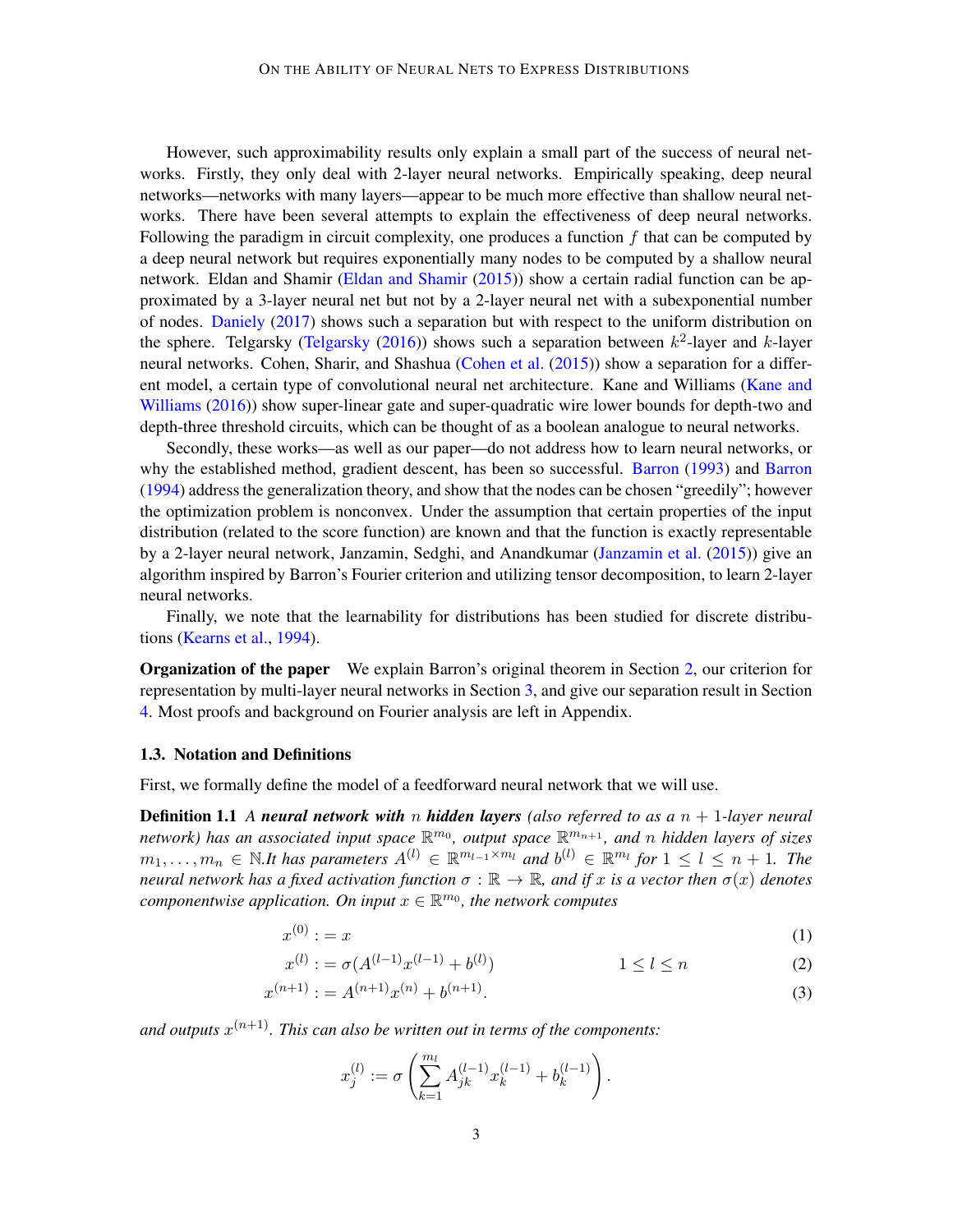Common choices of activation functions  $\sigma$  include the logistic function  $\frac{1}{1+e^{-x}}$ , tanh $(x)$ , and the ReLU function  $\max\{0, x\}.$ 

**Definition 1.2** For a function  $f: \mathbb{R}^m \to \mathbb{R}^n$ , define  $\text{Lip}(f) = \text{Lip}_2(f)$ , the Lipschitz constant of f with respect to the  $L^2$  norm, by

$$
\inf \left\{ C : \forall x, y, \| f(x) - f(y) \|_2 \le C \|x - y \|_2 \right\}.
$$

Let  $B_n$  be the unit ball in n dimensions  $\{x \in \mathbb{R}^n : ||x|| \le 1\}$ . For sets  $A, B$  and a scalar r, let

$$
A + B := \{x + y : x \in A, y \in B\}, \quad rA := \{rx : x \in A\}.
$$
 (4)

For example,  $rB_n$  denotes the ball of radius r in n dimensions, and  $A + rB_n$  is the neighborhood of radius  $r$  around  $A$ .

Let  $\|\cdot\| = \|\cdot\|_2$  denote the usual Euclidean norm on vectors in  $\mathbb{R}^n$ . For a function f, let  $f^{\vee}(x) :=$  $f(-x)$ . (This notation is often used in Fourier analysis.) Let  $f^{(n)}(x) = \frac{d^n}{dx^n} f(x)$  denote the *n*th derivative, and  $\Delta f = \sum_{i=1}^{n} \frac{\partial^2}{\partial x_i}$  $\frac{\partial^2}{\partial x_i^2} f$  denote the Laplacian.

# <span id="page-3-0"></span>2. Barron's Theorem

For  $f \in L^1(\mathbb{R})$  we define the Fourier transform of  $f: \mathbb{R}^n \to \mathbb{R}$  with the following normalization.

<span id="page-3-1"></span>
$$
\widehat{f}(\omega) := \frac{1}{(2\pi)^n} \int_{\mathbb{R}^n} f(x) e^{-i\langle \omega, x \rangle} dx.
$$
 (5)

For vector-valued functions  $f: \mathbb{R}^n \to \mathbb{R}^m$ , define the Fourier transform componentwise. The inverse Fourier transform is

$$
(\mathcal{F}^{-1}g)(x) := \int_{\mathbb{R}^n} g(\omega)e^{i\langle \omega, x \rangle} dx = (2\pi)^n \widehat{g}^{\vee}
$$

The Fourier inversion formula, which holds for all sufficiently "nice" functions, is

$$
f(x) = \int_{\mathbb{R}^n} \hat{f}(x)e^{i\langle \omega, x \rangle} dx = (2\pi)^n \hat{f}^{\vee}
$$

For background on Fourier analysis with rigorous statements, see Appendix [A.](#page-15-0)

[Barron](#page-13-0) [\(1993\)](#page-13-0) defines a norm on functions defined on a set  $B$ , and shows that a small norm implies that the function is amenable to approximation by a neural network with one hidden layer.

**Definition 2.1** For a bounded set  $B \subseteq \mathbb{R}^p$  let  $\|\omega\|_B = \sup_{x \in B} |\langle \omega, x \rangle|$ . For a function  $f : \mathbb{R}^n \to$  $\mathbb{R}$ *, define the norm*  $||f||_F^*$  $E_B^* := \int_{\mathbb{R}^n} ||\omega||_B |f(\omega)| d\omega.$ 

When  $B = B_n$  is the unit ball,  $\|\omega\|_B = \|\omega\|_2$ . In this case, using Theorem [A.3,](#page-15-1)

$$
||f||_{B}^{*} = \int_{\mathbb{R}^{n}} ||\omega|| |\widehat{f}(\omega)| d\omega = ||||\omega \widehat{f}||_{2}||_{1} = ||||\widehat{\nabla f}||_{2}||_{1}
$$

where for a function  $g: \mathbb{R}^n \to \mathbb{R}^n$ ,  $||g||_2$  is thought of as a function  $\mathbb{R}^n \to \mathbb{R}$ , and  $||||g||_2||_1$  is the  $L^1$  norm of this function.

We would like to define this norm for functions  $f: B \to \mathbb{R}$ . However, the Fourier transform is defined for functions  $f: \mathbb{R}^n \to \mathbb{R}$ . Because we only care about the value of f on B, we allow arbitrary extension outside of  $B$ .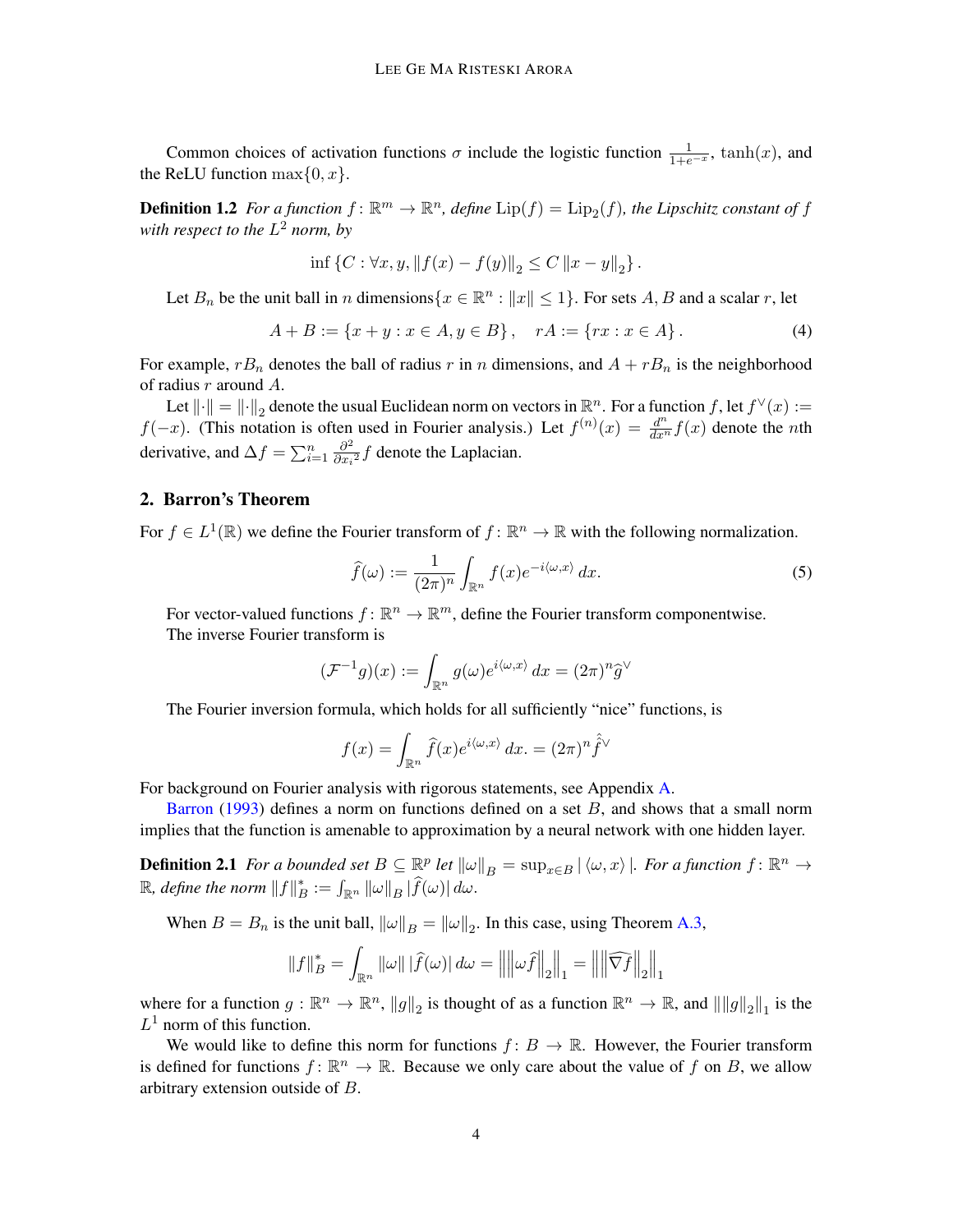**Definition 2.2** Let  $B \subseteq \mathbb{R}^n$ . Let  $\mathcal{F}_B$  be the set of functions for which the Fourier inversion formula *holds on B after subtracting out*  $g(0)$ :<sup>[1](#page-4-0)</sup>

$$
\mathcal{F}_B = \left\{ g : \mathbb{R}^n \to \mathbb{R} : \forall x \in B, g(x) = g(0) + \int (e^{i\langle \omega, x \rangle} - 1) \widehat{g}(\omega) d\omega \right\}.
$$

*Define*  $\Gamma_B = \{f : B \to \mathbb{R} : \exists g, g|_B = f, g \in \mathcal{F}_B\}$ , let  $\Gamma_B(C)$  be the subset with norm  $\leq C$  $\Gamma_B(C) = \{f: B \to \mathbb{R}: \exists g, g|_B = f, \|g\|_B^* \leq C, g \in \mathcal{F}_B\}.$  We say that a function  $f \in \Gamma_B(C)$  is *C*-Barron on *B*. For a function  $f: B \to \mathbb{R}$ , let  $C_{f,B}$  be the minimal constant for which  $f \in \Gamma_{B,C}$ :

$$
C_{f,B} := \inf_{g|_{B} = f,g \in \mathcal{F}_{B}} \int_{\mathbb{R}^{n}} ||\omega||_{B} |\widehat{g}(\omega)| d\omega.
$$
 (6)

*When the set*  $B$  *is clear, we just write*  $C_f$ *.* 

This definition is non-algorithmic. How to compute or approximate the Barron constant in general is an open problem. The difficulty stems from the fact that we have to take an infimum over all possible extensions. The Barron constant can be upper-bounded by choosing any extension  $f$ , but is more difficult to lower-bound. We will give a technique to lower-bound the Barron constant in Theorem [4.2.](#page-11-0)

We give some intuition on the Barron constant. First, in order for the Barron constant to be finite, f must be continuously differentiable. Indeed, the inverse Fourier transform of  $\omega f(\omega)$  is  $-i\nabla f(x)$ , and integrability of a function implies continuity of its (inverse) Fourier transform, so  $\nabla f$  is continuous.

Second, the Barron constant will be larger when  $\hat{f}$  is more "spread out." One can think of  $||g||_B$  as a kind of  $L^1$  norm. This makes sense in the context of neural networks, because if  $f(x) = \sum_{i=1}^{k} c_i \sigma(\langle a_i, x \rangle + b_i)$  then f has Fourier transform completely supported on the lines in the direction of the  $a_i$ .<sup>[2](#page-4-1)</sup> One can think of the Barron constant as a  $L^1$  relaxation of this "sparsity" condition.

Barron's Theorem gives an upper bound on how well a function can be approximated by a neural network with 1 hidden layer of  $k$  nodes, in terms of the Barron constant.

For a list of functions with small Barron constant, as well as the effect of various operations on the Barron constant, see [\(Barron,](#page-13-0) [1993,](#page-13-0) SIX). Examples of Barron functions include polynomials of low degree, ridge functions, and linear combinations of Barron functions.

**Definition 2.3** A sigmoidal function is a bounded measurable function  $f: \mathbb{R} \to \mathbb{R}$  such that  $\lim_{x\to-\infty} f(x) = 0$  *and*  $\lim_{x\to\infty} f(x) = 1$ .

<span id="page-4-2"></span>**Theorem 2.4 ([Barron](#page-13-0), Barron [\(1993\)](#page-13-0))** Let  $B \subseteq \mathbb{R}^n$  be a bounded set, and  $\mu$  any probability *measure on B. Let*  $f \in \Gamma_B(C)$  *and*  $\sigma$  *be sigmoidal. There exist*  $a_i \in \mathbb{R}^n$ ,  $b_i \in \mathbb{R}$ ,  $c_i \in \mathbb{R}$  with  $\sum_{i=1}^{k} |c_i| \leq 2C$  such that letting  $f_k(x) = \sum_{i=1}^{k} c_i \sigma(\langle a_i, x \rangle + b_i)$ , we have

$$
||f - f_k||_{\mu}^2 := \int_B (f(x) - f_k(x))^2 \, \mu(dx) \le \frac{(2C)^2}{k}.
$$

<span id="page-4-0"></span><sup>1.</sup> This is a strictly larger set than functions for which the Fourier inversion formula holds.

<span id="page-4-1"></span><sup>2.</sup> Here f does not approach 0 as  $||x|| \to \infty$ , so the Fourier transform must be understood in the sense of distributions.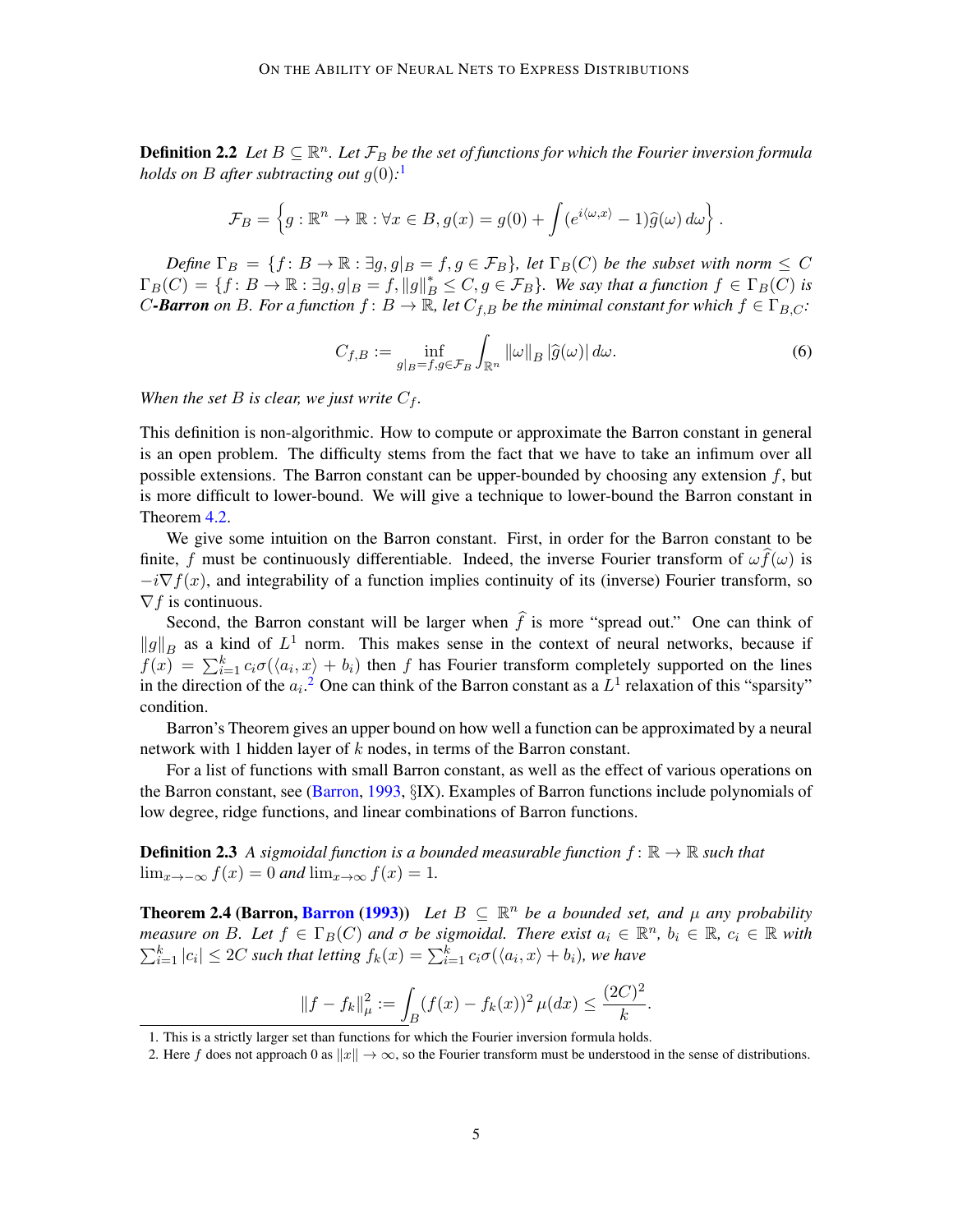Barron's Theorem works for the logistic function (which is sigmoidal), hyperbolic tangent (which is sigmoidal if rescaled to  $[0, 1]$ ), and ReLU up to a factor of 2 in the number of nodes. Even though the ReLU function ReLU(x) = max $\{0, x\}$  is not sigmoidal, the linear combination ReLU(x) =  $ReLU(x) - ReLU(x - 1)$  is.

Note that Barron's Theorem doesn't give approximability tailored to a specific measure  $\mu$ ; it simultaneously gives approximability for *all*  $\mu$  defined on  $B$ , and up to any degree of accuracy. This is why some degree of smoothness is necessary for  $f$ : otherwise,  $\mu$  could be concentrated on the regions where B is not smooth. Note that approximability for all  $\mu$  will be crucial to the proof of the main theorem (Theorem  $3.1$  $3.1$ ).  $3$ 

### <span id="page-5-1"></span>3. Multilayer Barron's Theorem

### 3.1. Main theorem

Barron's Theorem says that a Barron function can be approximated by a neural net with 1 hidden layer. From this, it is reasonable to suspect that a composition of  $l$  Barron functions can be approximated by a neural network with  $l$  hidden layers. Our main theorem says that this is the case; we give a sufficient criterion for a function to be approximated by a neural network with  $l$  hidden layers, on any distribution supported in a fixed set  $K_0$ .

We note two caveats: first,  $f_i$  need to be Lipschitz to prevent the error from blowing up. Second, we will need our functions  $f_i$  to be Barron on a slightly expanded set (assumption [3\)](#page-5-3), because an approximation  $g_i$  to  $f_i$  could take points outside  $K_i$ , and we need to control the error for those points.

Given a sequence of functions  $f_i$  and  $j \geq i$ , let  $f_{j:i} := f_j \circ f_{j-1} \circ \cdots \circ f_i$ .

<span id="page-5-0"></span>**Theorem 3.1 (Main theorem)** Let  $\varepsilon$ ,  $s > 0$  be parameters, and  $l \ge 1$ . For  $0 \le i \le l$  let  $m_i \in \mathbb{N}$ . Let  $f_i: \mathbb{R}^{m_{i-1}} \to \mathbb{R}^{m_i}$  be functions,  $\mu_0$  be any probability distribution on  $\mathbb{R}^{m_0}$ , and  $K_i \subset \mathbb{R}^{m_i}$  be *sets.*

*Suppose the following hold.*

- <span id="page-5-4"></span>*1. (Support of initial distribution)* Supp $(\mu_0) \subset K_0$ .
- <span id="page-5-5"></span>2. *(f<sub>i</sub>* is Lipschitz)  $\text{Lip}(f_i) \leq 1$ .
- <span id="page-5-3"></span>*3. (f<sub>i</sub>* is Barron)  $f_1 \in \Gamma_{K_0}(C_0)$  and for  $1 \leq i \leq l$ ,  $f_i \in \Gamma_{K_{i-1}+sB_{m_{i-1}}}(C_i)$ .
- <span id="page-5-6"></span>4.  $(f_i$  takes each set to the next)  $f_i(K_{i-1}) \subseteq K_i$

<span id="page-5-2"></span><sup>3.</sup> Although Barron's Theorem seems to require a strong smoothness assumption, we can approximate any continuous function arbitrarily well with a smooth function and then apply Barron's Theorem.

A converse to Barron's Theorem cannot hold in the form stated, because if  $||a_i||$  is not restricted, then  $\sigma(\langle a_i, x \rangle + b_i)$ could have large gradient; the Barron constant of  $\phi(\langle a_i, x \rangle + b_i)$  would scale as  $||a_i||$ .

It is natural to ask whether we can choose the  $a_i$  to have bounded norm. Barron [\(Barron,](#page-13-0) [1993,](#page-13-0) Theorem 3) shows a version of the theorem that produces a representation with  $||a_i|| \leq \tau$ , but that incurs an additive error  $C_{\tau}$  in the approximation.

Note that the following weak converse holds: the Barron constant of  $f = c_0 + \sum_{i=1}^r c_i \sigma(\langle a_i, x \rangle + b_i)$  is bounded by  $O(\text{diam}(K) \sum_{i=1}^{r} |c_i| ||a_i||).$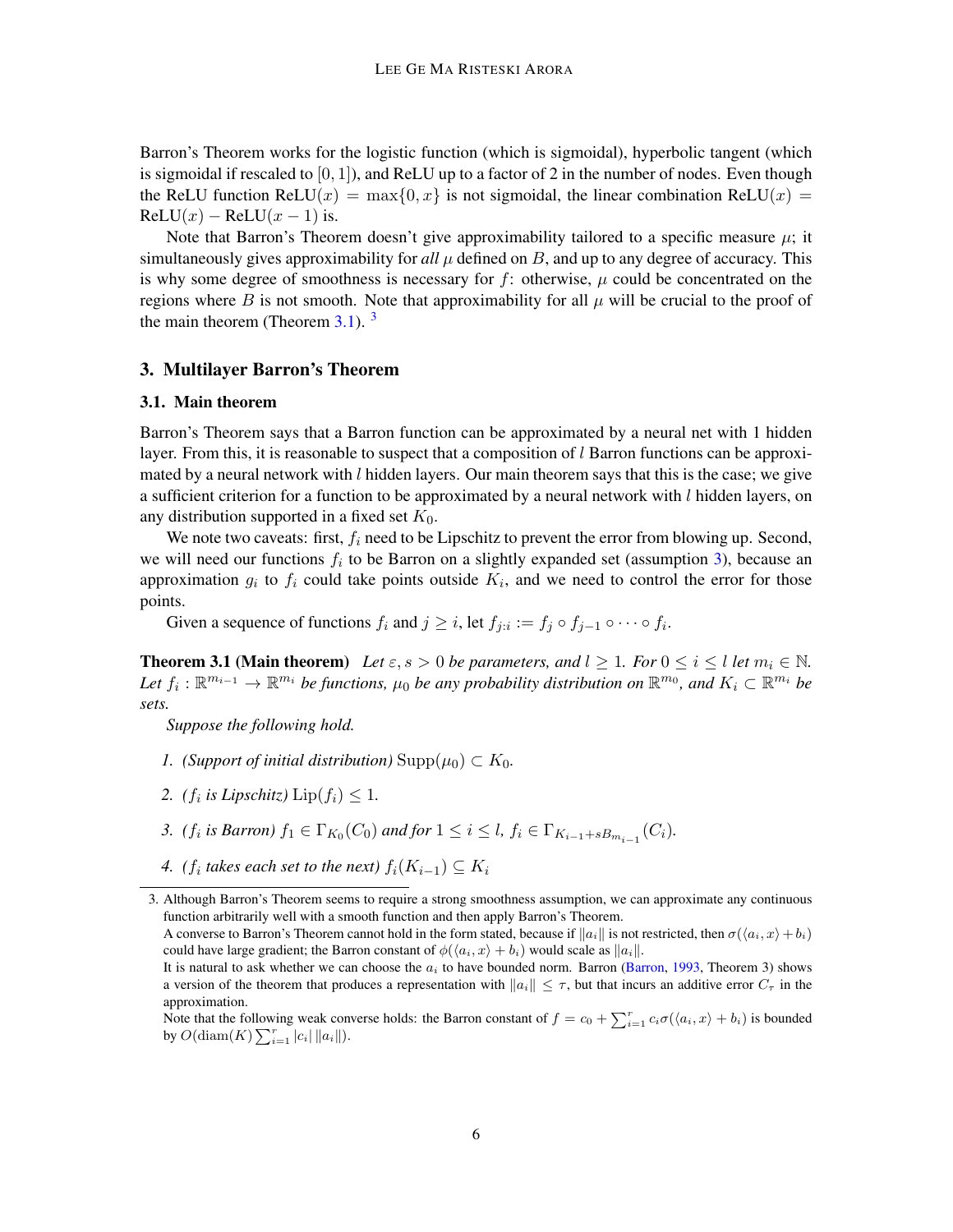Suppose that the diameter of  $K_l$  is  $D$ . Then there exists a neural network  $g$  with  $l$  hidden layers with  $\left\lceil \frac{4C_i^2m_i}{\varepsilon^2} \right\rceil$  nodes on the *ith layer, so that* 

<span id="page-6-1"></span>
$$
\left(\int_{K_0} \|f_{l:1} - g\|^2 \ d\mu_0\right)^{\frac{1}{2}} \le l\varepsilon \sqrt{(2C_l\sqrt{m_l} + D)^2 \frac{l}{3s^2} + 1}.\tag{7}
$$

We prove this in Section [3.3.](#page-7-0) It is crucial to the proof that Barron's Theorem simultaneously gives approximability for *all* probability distributions on a given set.

Note that if  $K_{l-1}$  is a ball of radius r, by the way we defined the norm  $\lVert \cdot \rVert_{K_{l-1}}$  in the Barron constant,  $C_l$  will at least scale as  $s + r$ . If we set s to be on the same order as r, then the RHS of [\(7\)](#page-6-1) is on the order of  $l^{\frac{3}{2}}m_l^{\frac{1}{2}}\varepsilon$ .

#### 3.2. Approximating probability distributions

Theorem [3.1](#page-5-0) can be interpreted in a very natural way when the aim is to approximate the probability distribution  $f_{l,1}(x), x \sim \mu_0$ . The Wasserstein distance is a natural distance defined on distributions.

**Definition 3.2** Let  $\mu, \nu$  be two probability distributions on  $\mathbb{R}^n$ . Let  $\Gamma(\mu, \nu)$  denote the set of probability distributions on  $\mathbb{R}^n \times \mathbb{R}^n$  whose marginals on the first and second factors are  $\mu$  and  $\nu$ *respectively.* (A distribution  $\gamma \sim \Gamma(\mu, \nu)$  is called a *coupling* of  $\mu$ ,  $\nu$ .) For  $1 \leq p \leq \infty$ , define the *th Wasserstein distance by*

$$
W_p(\mu, \nu) = \left(\inf_{\gamma \in \Gamma(\mu, \nu)} \int_{\mathbb{R}^n \times \mathbb{R}^n} ||x - y||_2^p d\gamma(x, y)\right)^{\frac{1}{p}}
$$

When  $p = 1$ , this is also known as the "earth mover's distance." One can think of it as the minimum "effort" required to change the distribution of  $\mu$  to that of  $\nu$  by shifting probability mass (where "effort" is an integral of mass times distance).

<span id="page-6-0"></span>**Corollary 3.3** *Keep the notation in Theorem [3.1](#page-5-0) and suppose the diameter of the set*  $f_{1,1}(K_0)$  *is D. Then the Wasserstein distance between the distribution*  $f_{l:1}(X)(X \sim \mu_0)$  *and*  $g(X), (X \sim \mu_0)$ *is at most*  $l \in \sqrt{1 + (2C_l\sqrt{m_l} + D)^2\frac{l}{3s^2}}$ .

The proof of this is simple: observe that  $(f_{l:1}(X), g(X))$ ,  $X \sim \mu_0$  defines a coupling between the distributions. Thus by Theorem  $3.1$  the  $W_2$  Wasserstein distance is at most

$$
\left[\mathop{\mathbb{E}}_{X \sim \mu_0} \|f_{l:1}(X) - g(X)\|^2\right]^{\frac{1}{2}} \leq l\varepsilon \sqrt{(2C_l\sqrt{m_l} + D)^2 \frac{l}{3s^2} + 1}.
$$

The Wasserstein distance is a suitable metric in the context of GANs [\(Arjovsky and Bottou](#page-13-12) [\(2017\)](#page-13-13), [Arjovsky et al.](#page-13-13) (2017)). One way to model a discriminator is as a function  $f$  in a certain class F that maximizes the difference between  $E f$  on the real distribution  $\mu$  and the generated distribution  $\nu$ ,

<span id="page-6-3"></span>
$$
\sup_{f \in F} \left| \mathop{\mathbb{E}}_{x \sim \mu} f(x) - \mathop{\mathbb{E}}_{y \sim \nu} f(y) \right|.
$$
 (8)

<span id="page-6-2"></span>This is called the maximal mean discrepancy [\(Kifer et al.](#page-14-5) [\(2004\)](#page-14-5), [Dziugaite et al.](#page-13-14) [\(2015\)](#page-13-14)). The Wasserstein distance captures the idea that if two distributions are close, then it is hard for such a Lipschitz discriminator to tell the difference, as the following lemma shows.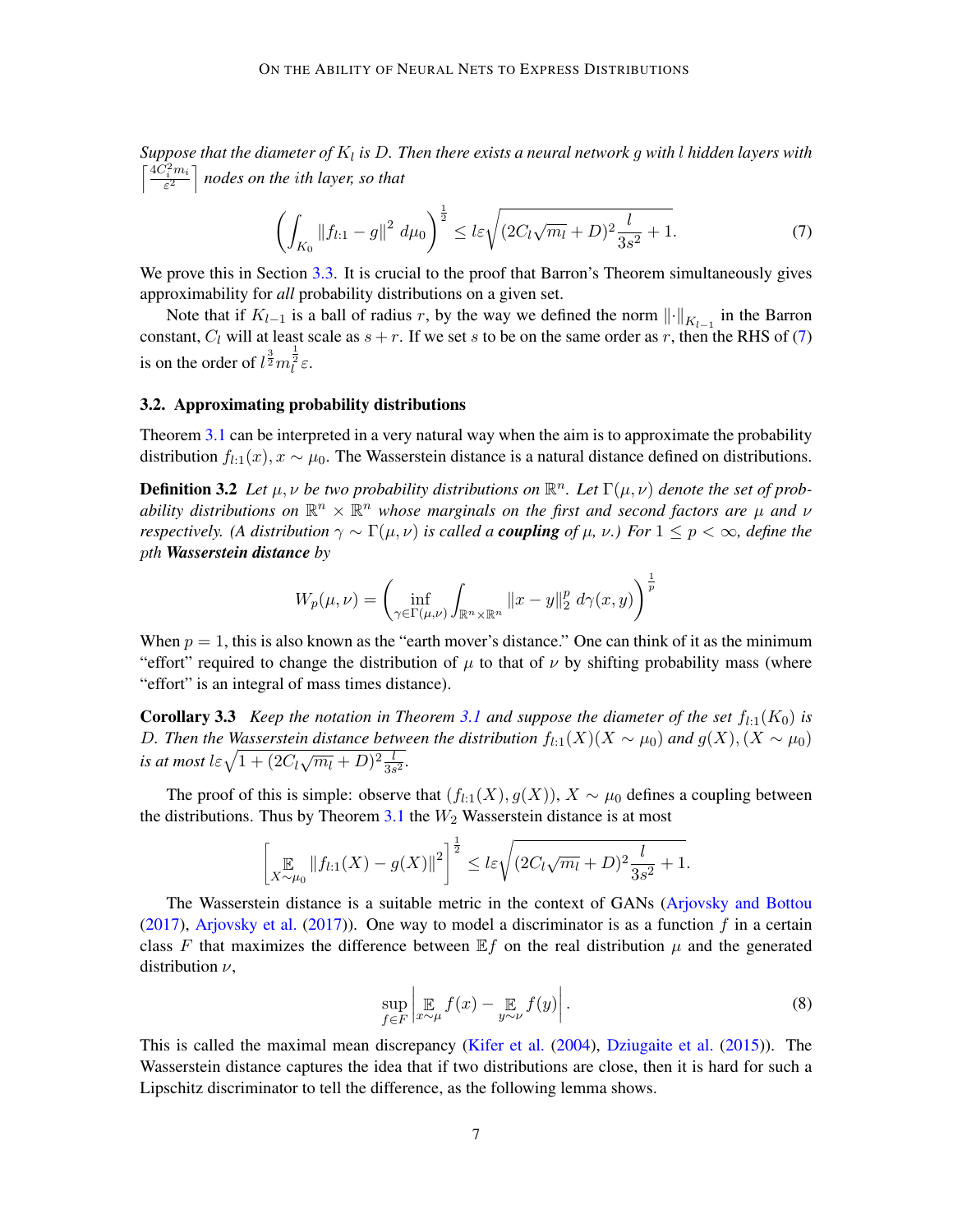**Lemma 3.4 (Properties of Wasserstein metric)** For any two distributions  $\mu$ ,  $\nu$  over  $\mathbb{R}^n$ ,  $W_1(\mu, \nu) \leq$  $W_2(\mu, \nu)$ . Moreover, for any Lipschitz function  $f \colon \mathbb{R}^n \to \mathbb{R}$ ,

$$
\left| \underset{x \sim \mu}{\mathbb{E}} f(x) - \underset{y \sim \nu}{\mathbb{E}} f(y) \right| \le \text{Lip}(f) W_1(\mu, \nu). \tag{9}
$$

Proof is deferred to Appendix [C.](#page-17-0) In the context of Corollary [3.3,](#page-6-0) Lemma [3.4](#page-6-2) says that the distribution generated by  $f_{l,1}$  and by the neural network cannot be distinguished by a Lipschitz function. [Arjovsky et al.](#page-13-13) [\(2017\)](#page-13-13) discuss why the class of Lipschitz functions is a good choice in comparison to other classes. For instance, if we maximize over the class of indicator functions (of measurable sets) instead, [\(8\)](#page-6-3) becomes the total variation (TV) distance, which is unstable under perturbations to the function generating the distribution. In particular, the TV distance is discontinuous under perturbations of distributions supported on lower-dimensional subsets of the ambient space  $\mathbb{R}^n$ .

#### <span id="page-7-0"></span>3.3. Proof of main theorem

<span id="page-7-1"></span>To prove Theorem [3.1](#page-5-0) we first prove the following theorem.

Theorem 3.5 *Keep conditions 1–4 and the notation of Theorem [3.1.](#page-5-0) Then there exists a neural network*  $g$  *with*  $l$  *hidden layers and*  $S \subset \mathbb{R}^{m_0}$  *satisfying*  $\mu_0(S) \geq 1 - \left(\sum_{i=1}^{l-1} i^2\right) \frac{\varepsilon^2}{s^2}$  $rac{\varepsilon^2}{s^2}$  *so that* 

$$
\left(\int \mathbb{1}_S \left\|f_{l:1} - g\right\|^2 \, d\mu_0\right)^{\frac{1}{2}} \le l\varepsilon \tag{10}
$$

**Proof** Let  $r_i = \left[\frac{4C_i^2m_i}{\varepsilon^2}\right]$ . We will show that we can take  $g = g_{i,1}$ , where  $g_1, \ldots, g_l$  are functions defined by

$$
g_i: \mathbb{R}^{m_{i-1}} \to \mathbb{R}^{m_i} \tag{11}
$$

$$
(g_i(x))_j = c_{ij0} + \sum_{k=1}^{r_i} c_{ijk} \sigma(\langle a_{ijk}, x \rangle + b_{ijk}), \qquad (12)
$$

for some parameters  $c_{ijk}, b_{ijk} \in \mathbb{R}$ ,  $a_{ijk} \in \mathbb{R}^{m_{i-1}}$ . Note that each  $g_i$  is a neural net with one hidden layer and a linear output layer. When the next layer  $g_{i+1}$  is applied to the output  $y$  of  $g_i$ , first linear functions  $\langle a_{i+1,j,k}, y \rangle + b_{i+1,j,k}$  are applied; these linear functions can be collapsed with the linear output layer of  $g_i$ . Thus only one hidden layer is added each time.

We prove the statement by induction on  $l$ . For  $l = 1$ , the theorem follows directly from Barron's Theorem [2.4,](#page-4-2) using assumptions [1](#page-5-4) and [3.](#page-5-3)

For the induction step, assume we have functions  $g_1, \ldots, g_{l-1}$  satisfying the conclusion for  $f_1, \ldots, f_{l-1}$ . Let  $S_{l-1}$  be the set in the conclusion. Apply Barron's Theorem [2.4](#page-4-2) to  $f_l$  to get that that for each  $1 \le j \le m_l$ , for any  $\mu$  supported on a set  $K'_{l-1} \subseteq \mathbb{R}^{m_{l-1}}$  and any  $r_l \in \mathbb{N}$ , there exists a neural net  $q_{l,j}$  with 1 hidden layer with  $r_l$  nodes such that

$$
\left(\int_{\mathbb{R}^{m_{l-1}}} [(f_l)_j - (g_l)_j]^2 \ d\mu\right)^{\frac{1}{2}} \leq \frac{2C_{f_l, K'_{l-1}}}{\sqrt{r_l}}.
$$

Note it is vital here that Barron's Theorem applies to *any* distribution  $\mu$  supported on  $K'_{l-1}$ . Let  $S_l = S_{l-1} \cap \{x : g_{l-1:1}(x) \in K_{l-1} + sB_{m_{l-1}}\}$ . Apply Barron's Theorem with  $K'_l = K_l + sB_{m_l}$ ,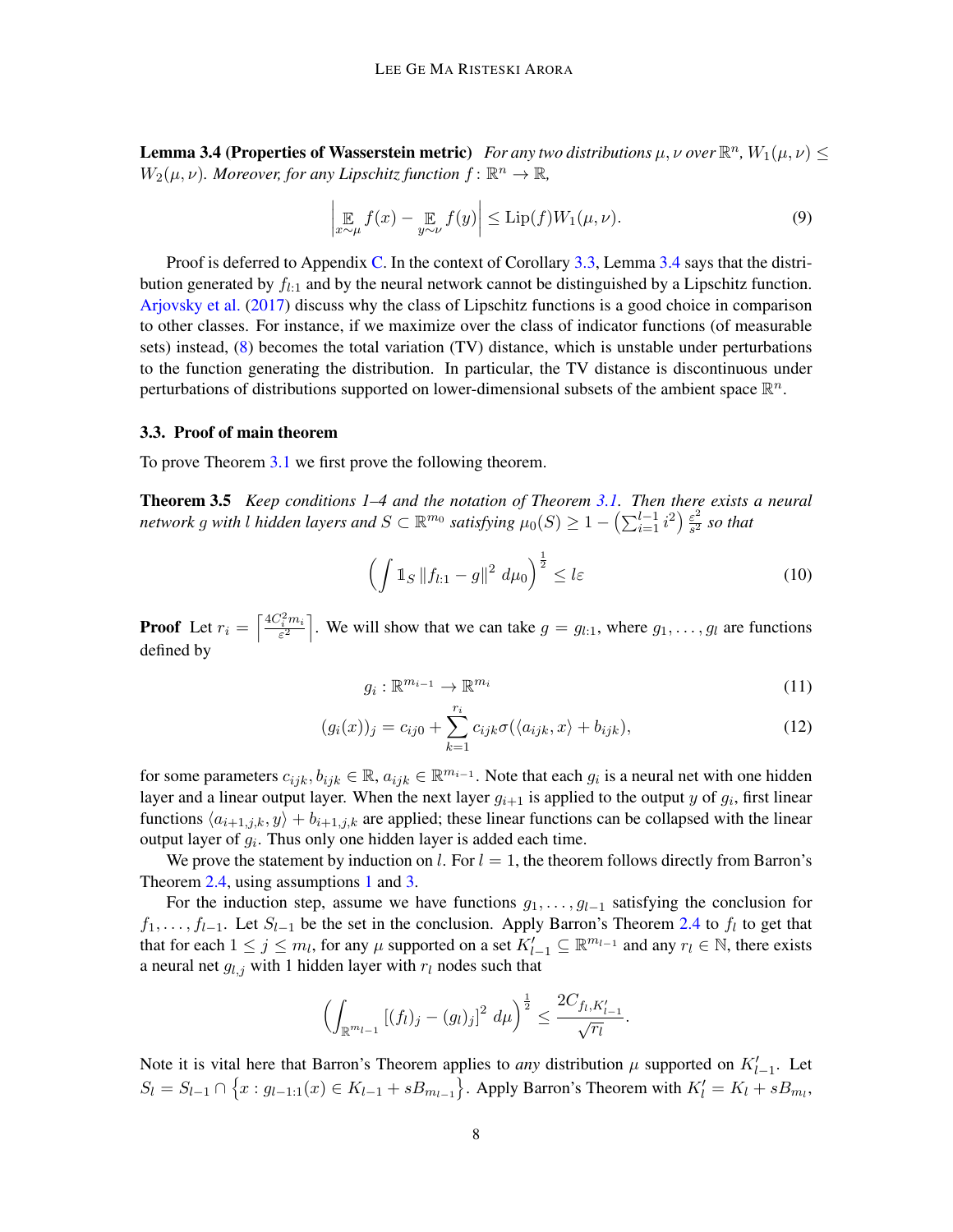$r_l = \left[\frac{4C_l^2m_l}{\varepsilon^2}\right]$  $r_l = \left[\frac{4C_l^2m_l}{\varepsilon^2}\right]$  $r_l = \left[\frac{4C_l^2m_l}{\varepsilon^2}\right]$ .  $\mu = g_{l-1:1*}(\mathbb{1}_{S_l}\mu_0)$ . <sup>4</sup> We have that  $\mu$  is supported on  $g_{l-1:1}(S_l) \subseteq K_{l-1}$  +  $sB_{m_{l-1}} = K'_{l-1}$ , as required, and  $f_l$  is  $C_l$ -Barron on this set by assumption [3.](#page-5-3) (Note that  $\mu$  is not a probability measure because it was restricted to the set  $g_{l-1:1}(S_l)$ , but it is a nonnegative measure with total  $L^1$  mass at most 1. Because Barron's Theorem holds for any probability measure, it also holds for these measures.) The conclusion of Barron's Theorem gives  $(g_l)_j$  such that

$$
\left(\int_{\mathbb{R}^{m_{l-1}}} [(f_l)_j - (g_l)_j]^2 d(g_{l-1:1*}(\mathbb{1}_{S_l} \mu_0))\right)^{\frac{1}{2}} \leq \frac{2C_l}{\sqrt{r_l}} \leq \frac{\varepsilon}{\sqrt{m_l}}
$$
(13)

$$
\implies \left(\int_{\mathbb{R}^{m_{l-1}}} \|f_l - g_l\|^2 \ d(g_{l-1:1*}(1_{S_l}\mu_0))\right)^{\frac{1}{2}} \leq \varepsilon \tag{14}
$$

We bound by the triangle inequality

$$
\left(\int_{\mathbb{R}^m} \mathbb{1}_{S_l} \|f_{l:1} - g_{l:1}\|^2 \, d\mu_0\right)^{\frac{1}{2}}
$$
\n
$$
\leq \left(\int_{\mathbb{R}^m} \mathbb{1}_{S_l} \|f_l \circ f_{l-1:1} - f_l \circ g_{l-1:1}\|^2 \, d\mu_0\right)^{\frac{1}{2}} + \left(\int_{\mathbb{R}^m} \mathbb{1}_{S_l} \|f_l \circ g_{l-1:1} - g_l \circ g_{l-1:1}\|^2 \, d\mu_0\right)^{\frac{1}{2}}
$$
\n
$$
\leq \left(\int_{\mathbb{R}^m} \mathbb{1}_{S_l} \|f_l \circ f_{l-1:1} - f_l \circ g_{l-1:1}\|^2 \, d\mu_0\right)^{\frac{1}{2}} + \left(\int_{\mathbb{R}^m_{l-1}} \|f_l - g_l\|^2 \, dg_{l-1:1*}(\mathbb{1}_{S_l}\mu_0)\right)^{\frac{1}{2}}
$$
\n
$$
\leq \text{Lip}(f_l) \left(\int_{\mathbb{R}^m} \mathbb{1}_{S_l} \| (f_{l-1:1} - g_{l-1:1}) \|^2 \, d\mu_0\right)^{\frac{1}{2}} + \varepsilon
$$
\n
$$
\leq \text{Lip}(f_l) \left(\int_{\mathbb{R}^m} \mathbb{1}_{S_{l-1}} \| (f_{l-1:1} - g_{l-1:1}) \|^2 \, d\mu_0\right)^{\frac{1}{2}} + \varepsilon
$$
\n
$$
\leq 1 \cdot (l-1)\varepsilon + \varepsilon = l\varepsilon
$$

The last inequality holds by assumption [2](#page-5-5) and the induction hypothesis.

To finish, we have to check that  $\mu_0(S_l) \geq 1 - \left(\sum_{i=1}^{l-1} i^2\right) \frac{\varepsilon^2}{s^2}$  $\frac{\varepsilon^2}{s^2}$ . As above, we have that

$$
\int 1\!\!1_{S_{l-1}}\|f_{l-1:1}-g_{l-1:1}\|^2\,d\mu_0 \leq (l-1)^2\varepsilon^2
$$

by the induction hypothesis. Also,  $f_{l-1:1}(x) \in K_{l-1}$  for all  $x \in \text{Supp}(\mu_0)$  by assumption [4.](#page-5-6) Thus by Markov's inequality and the induction hypothesis on  $S_{l-1}$ ,

$$
\mu_0(S_{l-1} \cap \left\{x : x \notin K_{l-1} + sg_{l-1:1}(B_{m_{l-1}})\right\})
$$
  

$$
\leq \mu_0(S_{l-1} \cap \left\{x : ||f_{l-1:1}(x) - g_{l-1:1}(x)|| \geq s\right\}) \leq \frac{(l-1)^2 \varepsilon^2}{s^2}
$$

**Tale** 

Therefore  $\mu_0(S_l) \leq \mu_0(S_{l-1}) - \frac{(l-1)^2 \varepsilon^2}{s^2}$  $\frac{1)^2 \varepsilon^2}{s^2} \leq 1 - \left( \sum_{i=1}^{l-1} i^2 \right) \frac{\varepsilon^2}{s^2}$  $\frac{\varepsilon^2}{s^2}$ .

It is inelegant to have to exclude the sets  $S_l$ . The main theorem is a statement that doesn't involve the sets  $S_l$ . We achieve this by using the trivial bound on  $S_l^c$ .

<span id="page-8-0"></span><sup>4.</sup> The pushforward of a measure  $\mu$  by a function f is denoted by  $f_*\mu$  and defined by  $f_*\mu(S) = \mu(f^{-1}(S))$ . Here,  $g_{l-1:1*}(\mathbb{1}_{S_l}\mu_0)(S) = \mu_0(g_{l-1:1}^{-1}(S) \cap S_l).$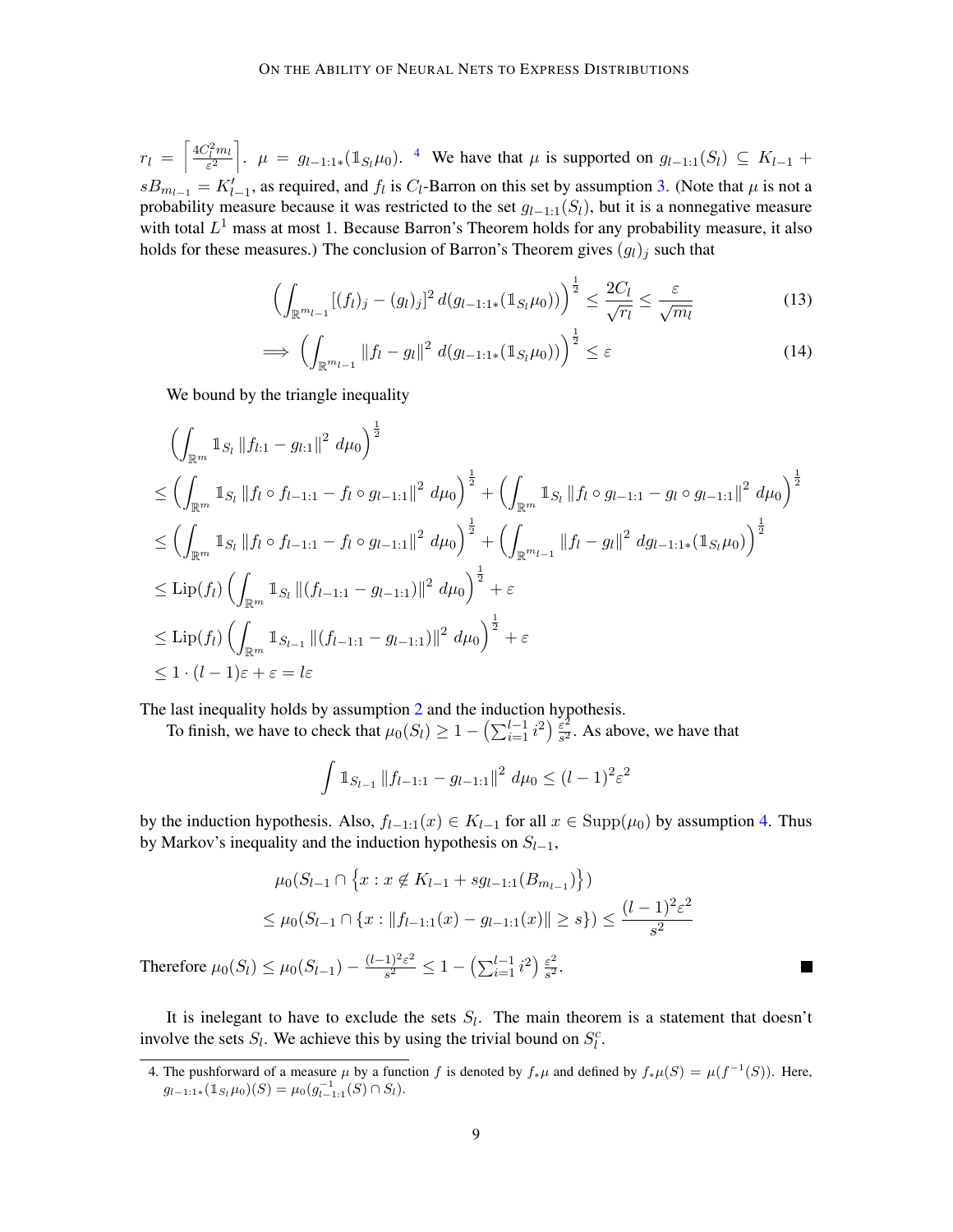**Proof** [Proof of Theorem [3.1\]](#page-5-0) The functions  $g_1,\ldots,g_l$  in Theorem [3.5](#page-7-1) satisfy  $\int_{S_l} \|f_{l:1}-g_{l:1}\|^2\ d\mu_0 \leq$  $l^2\varepsilon^2$ . The range of  $g_l = ((g_l)_1, \ldots, (g_l)_{m_l})$  is contained in a set of diameter  $2C_l\sqrt{m_l}$  because the function  $\sigma$  has range contained in [0, 1] and Barron's Theorem gives functions  $(g_l)_j$ ,  $1 \leq j \leq m_l$ , with  $\sum_{k=1}^r |c_{ljk}| \leq 2C_l$ .

Choose a constant vector k to minimize  $\int_{S_1} ||f_{l,1}(x) - g_{l,1}(x) - k||^2 d\mu_0$  and replace  $g_l$  with  $g_l + k$ . Note that now, the range of  $g_l$  and  $f_l$  necessarily overlap; otherwise a further translation  $g_l + k$ . will decrease this error. We still have  $\int_{S_l} ||f_{l,1} - g_{l,1}||^2 d\mu_0 \le l^2 \varepsilon^2$ . Moreover,  $||g_l(x) - f_l(x)|| \le$ with decrease this critically  $2C_l\sqrt{m_l} + D$  for any  $x \in K_0$ .

Now we have (using  $\mu_0(S_l^c) \leq \left(\sum_{i=1}^{l-1} i^2\right) \frac{\varepsilon^2}{s^2}$  $\frac{\varepsilon^2}{s^2} \leq \frac{l^3 \varepsilon^2}{3s^2}$  $\frac{\sqrt{5}}{3s^2}$ 

$$
\int_{K_0} \|f_{l:1} - g_{l:1}\|^2 \ d\mu_0 \le \int_{S_l} \|f_{l:1} - g_{l:1}\|^2 \ d\mu_0 + \int_{S_l^c} \|f_{l:1} - g_{l:1}\|^2 \ d\mu_0 \tag{15}
$$

$$
\leq l^2 \varepsilon^2 + (2C_l \sqrt{m_l} + D)^2 \frac{l^3 \varepsilon^2}{3s^2}.
$$
\n(16)

Taking square roots gives the theorem.

## <span id="page-9-1"></span>4. Separation between Barron functions and composition of Barron functions

In this section we produce an explicit function  $f: \mathbb{R}^n \to \mathbb{R}$  that is a composition of two  $poly(n)$ -Barron functions, but is not  $O(c^n)$ -Barron for some  $c > 1$ .

<span id="page-9-0"></span>**Theorem 4.1** *For any*  $n \equiv 3 \pmod{4}$  *and*  $c > 1$ *, there exists a function*  $f$  *and*  $C_2 > 0$  *such that* 

- *1. (f is not Barron)*  $C_{f,C_2nB_n} \geq c^n$ .
- 2. *(f is the composition of 2 Barron functions)*  $f = j \circ k$  where for all  $r, s > 0$ ,  $k : \mathbb{R}^n \to \mathbb{R}$  is  $O(nr^3)$ -Barron on  $rB_n$ , and  $j : \mathbb{R} \to \mathbb{R}$  is  $O(sn^2)$ -Barron on  $sB_1$ .

The condition  $n \equiv 3 \pmod{4}$  is not necessary; we include it only to avoid case analysis.

Note that this theorem gives a separation between Barron functions and compositions of Barron functions, and does not give a separation between distributions expressible by Barron functions and compositions of Barron functions. The analogous question for distributions is an open problem.

We will choose f to be a certain radial function  $f = f_1(||x||)$  defined in Section [4.1.](#page-10-0)<sup>[5](#page-9-2)</sup> In order for f to have large Barron constant, it is necessary for  $\int_{\mathbb{R}^n} ||\omega||_2 |f(\omega)| d\omega$  to be large, i.e. for f to have significant mass far away from the origin. We ensure this holds by choosing  $f$  to change sharply in the radial direction. This means f has mass far away from the origin. Moreover, f is radial because  $f$  is radial, so  $\hat{f}$  has significant mass in a large shell.

However, lower-bounding  $\int_{\mathbb{R}^n} ||\omega||_2 |f(\omega)| d\omega$  is not sufficient because the definition of the Barron constant requires us to bound this quantity over all extensions of  $f$ .

To solve this problem, we give a technique to lower bound the Barron constant in Section [4.2](#page-11-1) (Theorem [4.2\)](#page-11-0). Although we cannot certify f is Barron by showing  $\int_{\mathbb{R}^n} \left\| \widehat{\nabla f}(\omega) \right\| d\omega = \int_{\mathbb{R}^n} \|\omega\|_2 |\widehat{f}(\omega)| d\omega$ is large, it suffices to show  $\int_{\mathbb{R}^n} \left\| \widehat{(\nabla f)} g(\omega) \right\| d\omega$  is large for a judiciously chosen g. We use this to show that  $f$  is not Barron in Section [E.1](#page-20-0) (Theorem [E.4\)](#page-22-0).

<span id="page-9-2"></span><sup>5.</sup> For any radial function  $a : \mathbb{R}^n \to \mathbb{R}$ , we write  $a_1 : \mathbb{R} \to \mathbb{R}$  for the function such that  $a(x) = a_1(||x||)$ .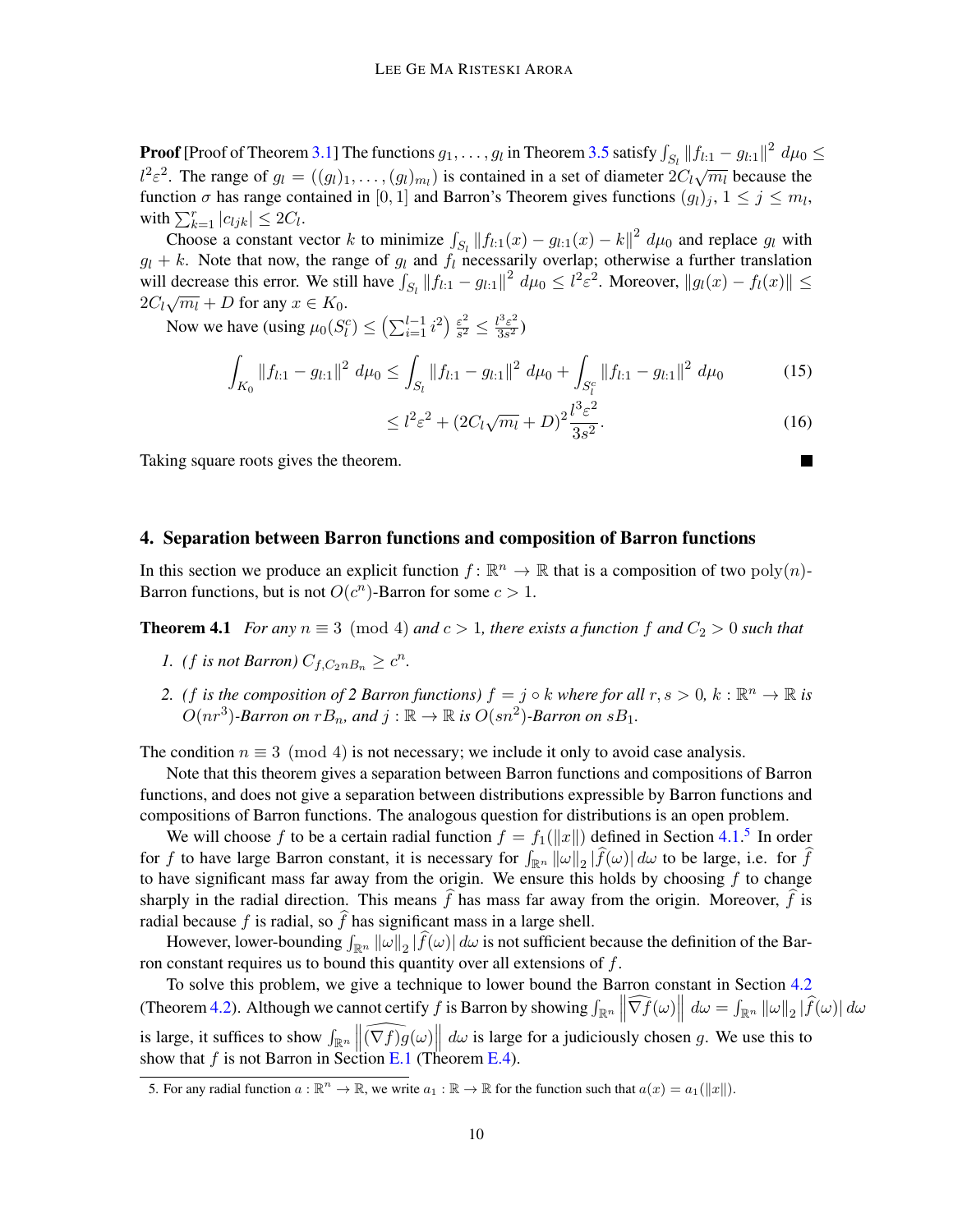We will see in Section [4.3](#page-11-2) (Theorem [4.4\)](#page-11-3) that  $f$  is a composition of two Barron functions we will see in Section 4.5 (Theorem 4.4) that f is a composition of two Barron functions  $x \mapsto ||x||^2$  and  $y \mapsto f_1(\sqrt{y})$ . The function  $x \mapsto ||x||^2$  is Barron because it is a polynomial. The  $x \mapsto \lim_{\|x\|}$  and  $y \mapsto f_1(\sqrt{y})$ . The function  $x \mapsto \lim_{\|x\|}$  is barron occalise it is a polynomial. The function  $y \mapsto f_1(\sqrt{y})$  is a function in 1 variable, and it is much easier for a 1-dimensional function h to be Barron as bounds on  $h$ ,  $h'$ , and  $h''$  suffice (Lemma [A.6\)](#page-15-2).

Our result is similar to the construction in [Eldan and Shamir](#page-13-3) [\(2015\)](#page-13-3) of an explicit function that can be approximated by a 3-layer neural net but cannot be approximated (to better than constant error) by any 2-layer neural net with subexponential number of units. [Eldan and Shamir](#page-13-3) [\(2015\)](#page-13-3) use a different Fourier criterion in order to prove a certain function is not computable by a two-layer neural network.

Roughly speaking, Eldan and Shamir implicitly show that for a specific probability measure that they chose  $(\varphi^2$ , where  $\hat{\varphi} = \mathbb{1}_{R_n, B_n}$ , where  $R_n$  is chosen so that  $Vol(R_n, B_n) = 1$ ), a necessary criterion for  $f$  to be approximated by a 2-layer neural network with  $k$  nodes is that most of its mass is concentrated in k "tubes"  $\bigcup_{i=1}^{k} (\text{span}\{v_i\} + R_n B_n)$ . (See [\(Eldan and Shamir,](#page-13-3) [2015,](#page-13-3) Proposition 13, Claim 15, Lemma 16).) The idea can be adapted to other measures. The main difference from Barron's Theorem is that their criterion is a necessary condition for approximability (so useful to show lower bounds), is measure-specific (rather than agnostic to the measure), and is more similar to a "sparsity" condition than a " $L^1$  measure" as in Barron's Theorem.

#### <span id="page-10-0"></span>**4.1. Definition of**  $f$

Let  $f_1 : \mathbb{R} \to \mathbb{R}$  be a function such that  $f_1$  is nonnegative,  $\text{Supp}(f_1) \subseteq [K_1, K_1 + \varepsilon], \int_0^\infty f_1(x) dx =$ 1, and  $|f_1^{(i)}|$  $\left| \frac{\lambda^{(i)}}{1} \right| = O\left( \frac{1}{\varepsilon^{i+1}} \right)$  $\frac{1}{\epsilon^{i+1}}$  for all  $i = 0, 1, 2$ . This function exists by Lemma [D.1\(](#page-18-0)1). We will choose  $K_1$ ,  $\varepsilon$  depending on n.

By Theorem [A.5,](#page-15-3)

<span id="page-10-1"></span>
$$
\widehat{f}(\omega) = \frac{1}{2\pi} \left( \frac{1}{2\pi \|\omega\|} \right)^{\frac{n}{2}-1} \int_0^\infty r^{\frac{n}{2}-1} f_1(r) J_{\frac{n}{2}-1}(\|\omega\| \, r) \, dr. \tag{17}
$$

We will choose  $[K_1, K_1 + \varepsilon]$  to be an interval on which  $J_{\frac{n}{2}}(\|\omega\| r)$  is large and positive for some large  $\|\omega\|$ .

We use the notation of Lemma [B.1.](#page-16-0) For  $x \ge n$ ,

$$
(f_{n,x}x)' = \frac{x}{\sqrt{x^2 - \left(\frac{n^2-1}{4}\right)}} - \frac{\sqrt{n^2-1}}{2} \cdot \frac{1}{\sqrt{1 - \frac{n^2-1}{4x^2}}} \cdot \frac{-\sqrt{n^2-1}}{2x^2} = \sqrt{1 - \frac{n^2-1}{4x^2}} \in \left[\sqrt{\frac{3}{4}}, 1\right].
$$

Let  $K_3 = C_3\sqrt{n}$  for some  $C_3$  to be chosen. In every interval of length  $\geq \frac{4\pi}{K}$  $rac{4\pi}{K_3\sqrt{3/4}}$  there is an interval of length  $\geq \frac{\pi}{K}$  $\frac{\pi}{K_3}$  on which

<span id="page-10-2"></span>
$$
\cos\left(-\frac{(n+1)\pi}{4} + f_{d,K_3r}K_3r\right) \ge \frac{1}{\sqrt{2}}.\tag{18}
$$

Let  $[K_1, K_1 + \varepsilon]$  be the first such interval with  $K_1 \ge C_1 \sqrt{n}$ , where  $C_1$  is a constant to be chosen. Note we have  $K_1 \sim C_1 \sqrt{n}$  and  $\varepsilon = \Theta\left(\frac{1}{K}\right)$  $\frac{1}{K_3}$ .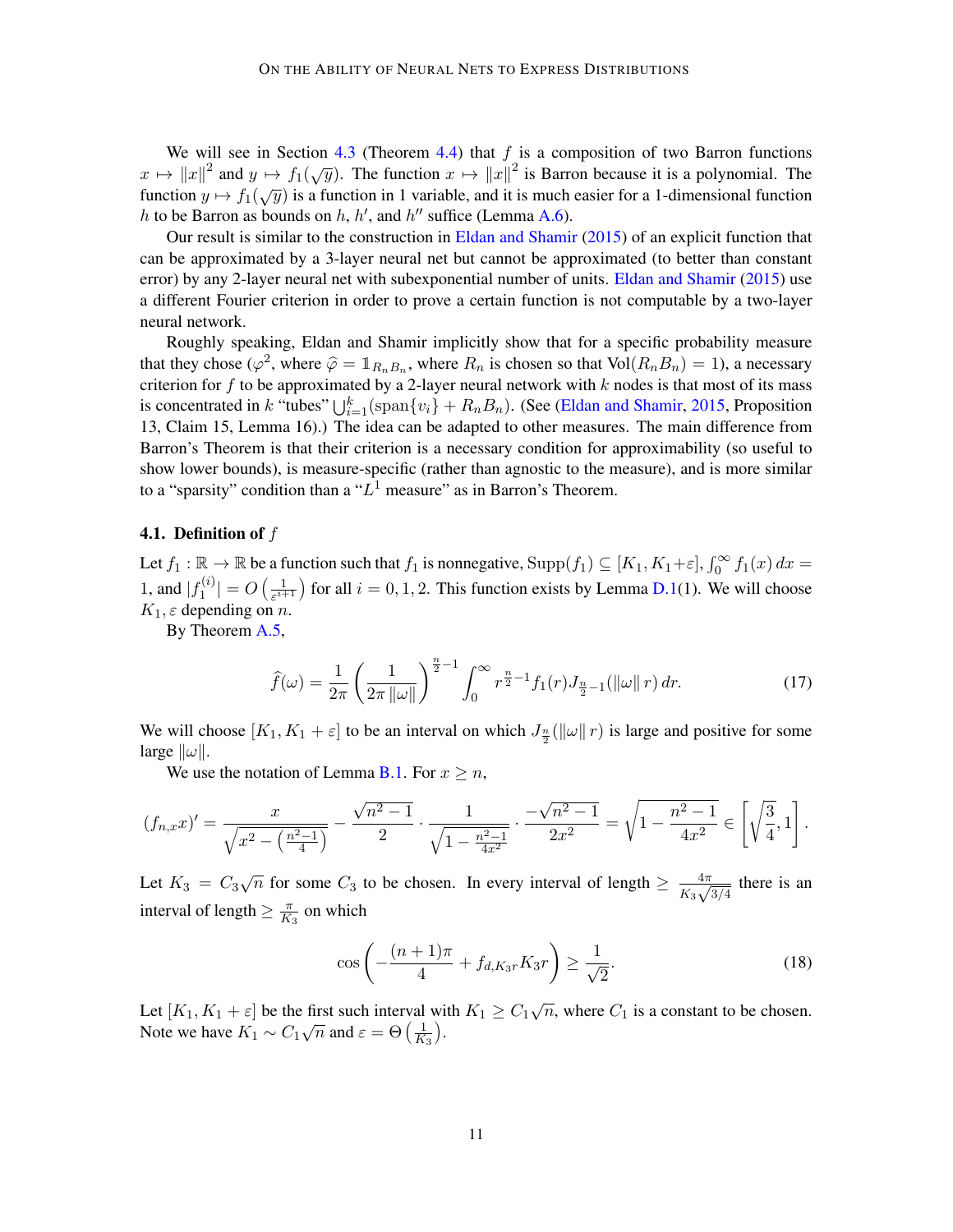#### <span id="page-11-1"></span>4.2. A technique to lower bound the Barron constant

The main difficulty in showing a function is not Barron is to lower bound the integral

$$
\int_{\mathbb{R}^n} ||\omega|| \, |\widehat{F}(\omega)| \, d\omega = \int_{\mathbb{R}^n} \left\| \widehat{\nabla F}(\omega) \right\| \, d\omega
$$

over *all* extensions  $F$  of  $f$ . In general, it is not known how to calculate the infimum over all extensions.

Theorem [4.2](#page-11-0) gives us a way to lower-bound the Barron constant for f over a ball  $rB_n$ . The idea is the following. Instead of bounding  $\int_{\mathbb{R}^n} \left\| \widehat{\nabla F}(\omega) \right\| d\omega$  for every extension F, we choose g with support in B and compute  $\int_{\mathbb{R}^n} \left\| \widehat{(\nabla F)g}(\omega) \right\| d\omega$ . This does not depend on the extension F because  $(\nabla F)g = (\nabla f)g$ . It turns out that we can bound  $\int_{\mathbb{R}^n} \left\| \widehat{\nabla F}(\omega) \right\| d\omega$  in terms of  $\int_{\mathbb{R}^n} \left\| \widehat{(\nabla F)g}(\omega) \right\| d\omega$ .

<span id="page-11-0"></span>**Theorem 4.2** If f is differentiable, then for any g such that  $\text{Supp}(g) \subseteq rB_n$  and  $g, \hat{g} \in L^1(\mathbb{R}^n)$ ,

$$
C_{f,rB_n} \ge r \frac{\int_{\mathbb{R}^n} |(\nabla f)g(\omega)| d\omega}{\int_{\mathbb{R}^n} |\widehat{g}(\omega)| d\omega}
$$

Note that  $g$  is a function that we are free to choose. To use the theorem we will choose  $g$  with  $\text{Supp}(g) \subseteq C_2 n B_n$  and  $\int_{\mathbb{R}^n} |\widehat{g}(\omega)| d\omega$  small. This theorem is similar to [\(Barron,](#page-13-0) [1993,](#page-13-0) §IX.11), which bounds the Barron constant of a product of two functions. We defer the proof to Appendix [E.](#page-19-0)

To use this bound for a function f, we need to judiciously choose the function q. Let  $b$  be the "bump" function given by Lemma [D.1\(](#page-18-0)3) for  $m = \frac{n+1}{2}$  $\frac{+1}{2}$ . This function has the properties that  $b(x) = 1$  for  $x \in [-1,1], b(x) = 0$  for  $|x| \ge 2$ , and for  $k \le m$ ,  $b^{(k)}(x) \le (n+1)^k$ . Let  $g_1(x) = b_{(K_2)}(x) = b\left(\frac{x}{K_1}\right)$  $\left(\frac{x}{K_2}\right)$  and  $g(x) = g_1(\|x\|)$  for  $K_2 = C_2 n$ , where  $C_2$  is a constant to be chosen.

In Appendix [E,](#page-19-0) we show the following lemma that bounds the Barron constant for  $f$ .

<span id="page-11-4"></span>**Lemma 4.3** *For*  $n \equiv 3 \pmod{4}$  *and constants*  $C_1, C_2, C_3$  *such that*  $C_1C_3 \geq \frac{3}{2}$  $\frac{3}{2}$ ,  $C_2 > C_1 \geq 1$ ,  $C_3 \geq 1$ , the functions f, g we choose satisfy

$$
\int_{\mathbb{R}^n} |\widehat{g}(\omega)| \, d\omega = O((5eC_2)^{\frac{n}{2}}),\tag{19}
$$

$$
\int_{\mathbb{R}^n} \left\| \widehat{(\nabla f)g}(\omega) \right\| d\omega = \Omega(C_1^{\frac{n}{2}-3} C_3^{\frac{n}{2}} n^{-\frac{1}{2}} e^{\frac{n}{2}}). \tag{20}
$$

As a result the Barron constant  $C_{f,2K_2B_n} \ge \Omega\left(2^{-n}C_1^{\frac{n}{2}-3}C_3^{\frac{n}{2}}C_2^{-\left(\frac{n}{2}-1\right)}n^{\frac{1}{2}}\right)$ .

Therefore, as long as we choose  $C_3$  to be large enough this constant is exponentially large. The constraint that  $n \equiv 3 \pmod{4}$  is only there to avoid case analysis. We give the proof in Section [E.](#page-19-0)

#### <span id="page-11-2"></span>4.3.  $h$  is a composition of Barron functions

<span id="page-11-3"></span>We can write  $f$  as the composition of a function that computes the square norm, and a one dimensional function. The Barron constant for both functions can be bounded by polynomials.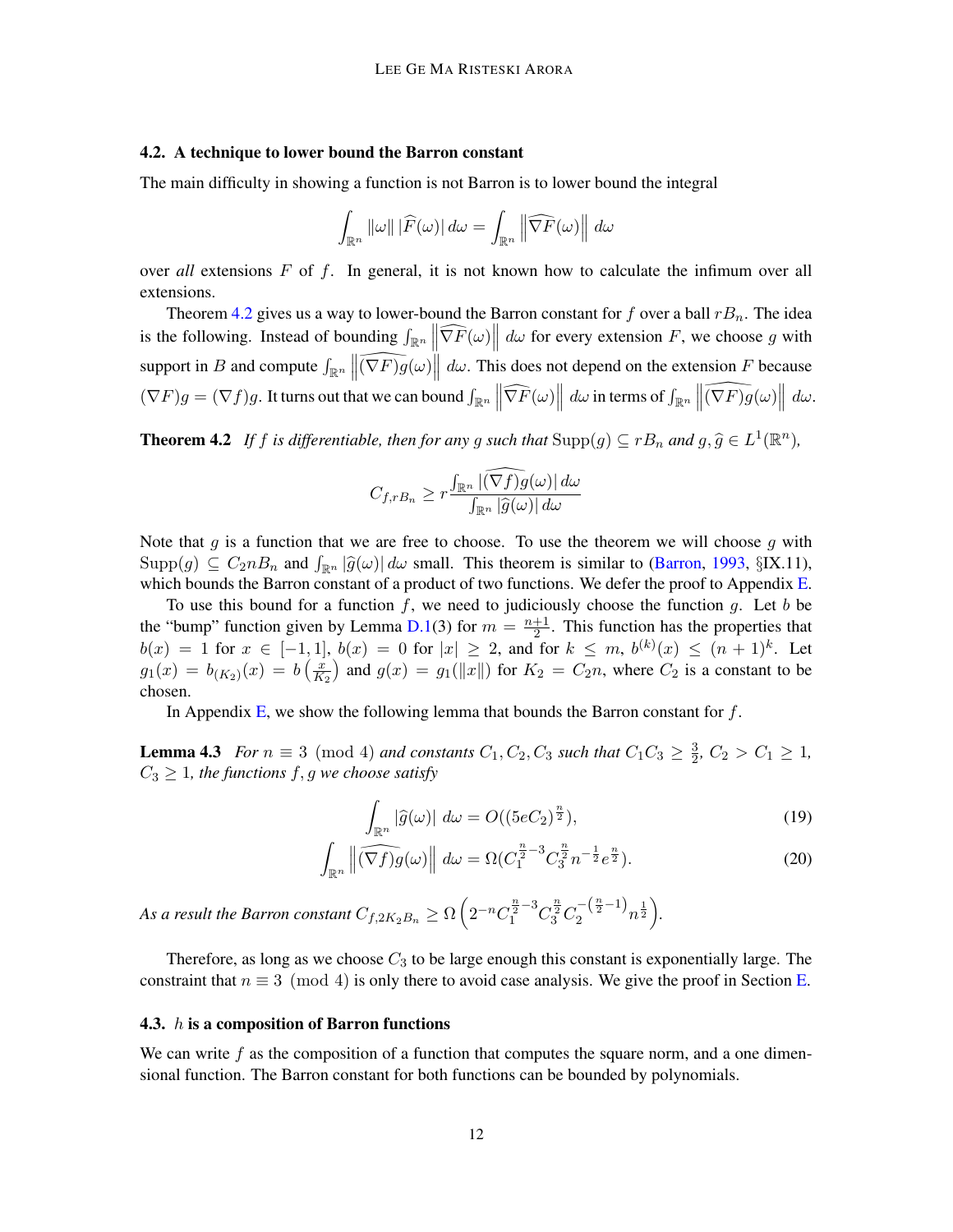**Lemma 4.4** *Suppose that*  $C_1 < C_3$ *. f is the composition of the two functions* 

$$
x \mapsto ||x||^2 \qquad \mathbb{R}^n \to \mathbb{R} \tag{21}
$$

$$
y \mapsto f_1(\sqrt{y}) \qquad \mathbb{R} \to \mathbb{R}.
$$
 (22)

The function  $x \mapsto ||x||^2$  satisfies  $C_{||x||^2, rB_n} \leq O(nr^3)$  and the function  $y \mapsto f_1(\sqrt{y})$  satisfies  $C_{f_1(\sqrt{y}),[-s,s]} = O(sC_1^{\frac{1}{2}}C_3^{\frac{3}{2}}n^2)$  for any *s*.

Intuitively, the proof uses the fact that polynomials are Barron, and all "nice" one dimensional functions are Barron. We leave the detailed proofs in Section [E.](#page-19-0) Now it is easy to see the separation: **Proof** [of Theorem [4.1\]](#page-9-0) By Lemma [4.3,](#page-11-4) we know we can choose  $C_3$  large enough so that the Barron constant for  $f$  is exponential. On the other hand, by Lemma [4.4](#page-11-3) we know  $f$  is a composition of two Barron functions.

## 5. Conclusion

In this paper we show if a generative model can be expressed as the composition of  $n$  Barron functions, then it can be approximated by a  $n + 1$ -layer neural network. Along the way we proved a multi-layer version of the Barron's Theorem [\(Barron,](#page-13-0) [1993\)](#page-13-0), and a key observation is to use Wasserstein distance  $W^2$  as the distance measure between distributions. This partly explains the expressive power of neural networks as generative models. However, there are still many open problems: what natural transformations can be represented by a composition of Barron functions? Is there a separation between composition of  $n$  Barron functions and composition of  $n + 1$  Barron functions? How can we learn such a representation efficiently? We hope this paper serves as a first step towards understanding the power of deep generative models.

### Acknowledgement

This work was done in part while the authors were visiting the Simons Institute for the Theory of Computing at UC Berkeley.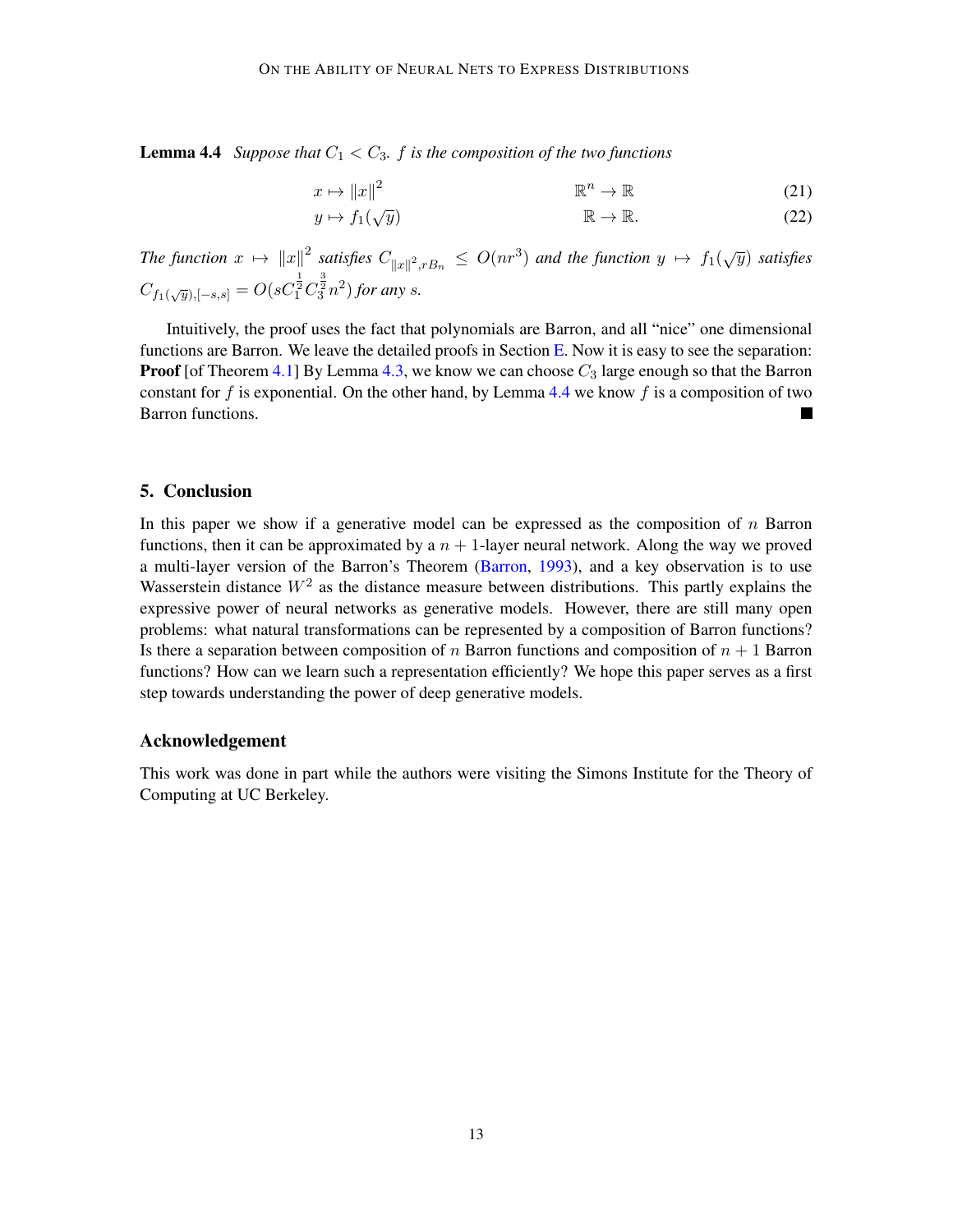# **References**

- <span id="page-13-12"></span>Martin Arjovsky and Léon Bottou. Towards principled methods for training generative adversarial networks. In *NIPS 2016 Workshop on Adversarial Training. In review for ICLR*, volume 2016, 2017.
- <span id="page-13-13"></span>Martin Arjovsky, Soumith Chintala, and Léon Bottou. Wasserstein gan. *arXiv preprint arXiv:1701.07875*, 2017.
- <span id="page-13-0"></span>Andrew R. Barron. Universal approximation bounds for superpositions of a sigmoidal function. *IEEE Transactions on Information Theory*, 39(3):930–945, 1993. ISSN 00189448. doi: 10.1109/ 18.256500.
- <span id="page-13-10"></span>Andrew R. Barron. Approximation and estimation bounds for artificial neural networks. *Machine Learning*, 14(1):115–133, 1994. ISSN 08856125. doi: 10.1007/BF00993164.
- <span id="page-13-1"></span>Yoshua Bengio, Aaron Courville, and Pascal Vincent. Representation learning: A review and new perspectives. *IEEE transactions on pattern analysis and machine intelligence*, 35(8):1798–1828, 2013.
- <span id="page-13-8"></span>Nadav Cohen, Or Sharir, and Amnon Shashua. On the expressive power of deep learning: A tensor analysis. *arXiv preprint arXiv:1509.05009*, 554, 2015.
- <span id="page-13-4"></span>George Cybenko. Approximation by superpositions of a sigmoidal function. *Mathematics of Control, Signals, and Systems (MCSS)*, 2(4):303–314, 1989.
- <span id="page-13-7"></span>Amit Daniely. Depth separation for neural networks. *arXiv preprint arXiv:1702.08489*, 2017.
- <span id="page-13-14"></span>Gintare Karolina Dziugaite, Daniel M Roy, and Zoubin Ghahramani. Training generative neural networks via maximum mean discrepancy optimization. *arXiv preprint arXiv:1505.03906*, 2015.
- <span id="page-13-3"></span>Ronen Eldan and Ohad Shamir. The power of depth for feedforward neural networks. *arXiv preprint arXiv:1512.03965*, 2015.
- <span id="page-13-5"></span>Ken-Ichi Funahashi. On the approximate realization of continuous mappings by neural networks. *Neural networks*, 2(3):183–192, 1989.
- <span id="page-13-2"></span>Ian Goodfellow, Jean Pouget-Abadie, Mehdi Mirza, Bing Xu, David Warde-Farley, Sherjil Ozair, Aaron Courville, and Yoshua Bengio. Generative adversarial nets. In *Advances in neural information processing systems*, pages 2672–2680, 2014.
- <span id="page-13-6"></span>Kurt Hornik, Maxwell Stinchcombe, and Halbert White. Multilayer feedforward networks are universal approximators. *Neural networks*, 2(5):359–366, 1989.
- <span id="page-13-11"></span>Majid Janzamin, Hanie Sedghi, and Anima Anandkumar. Beating the perils of non-convexity: Guaranteed training of neural networks using tensor methods. *CoRR abs/1506.08473*, 2015.
- <span id="page-13-9"></span>Daniel M Kane and Ryan Williams. Super-linear gate and super-quadratic wire lower bounds for depth-two and depth-three threshold circuits. In *Proceedings of the 48th Annual ACM SIGACT Symposium on Theory of Computing*, pages 633–643. ACM, 2016.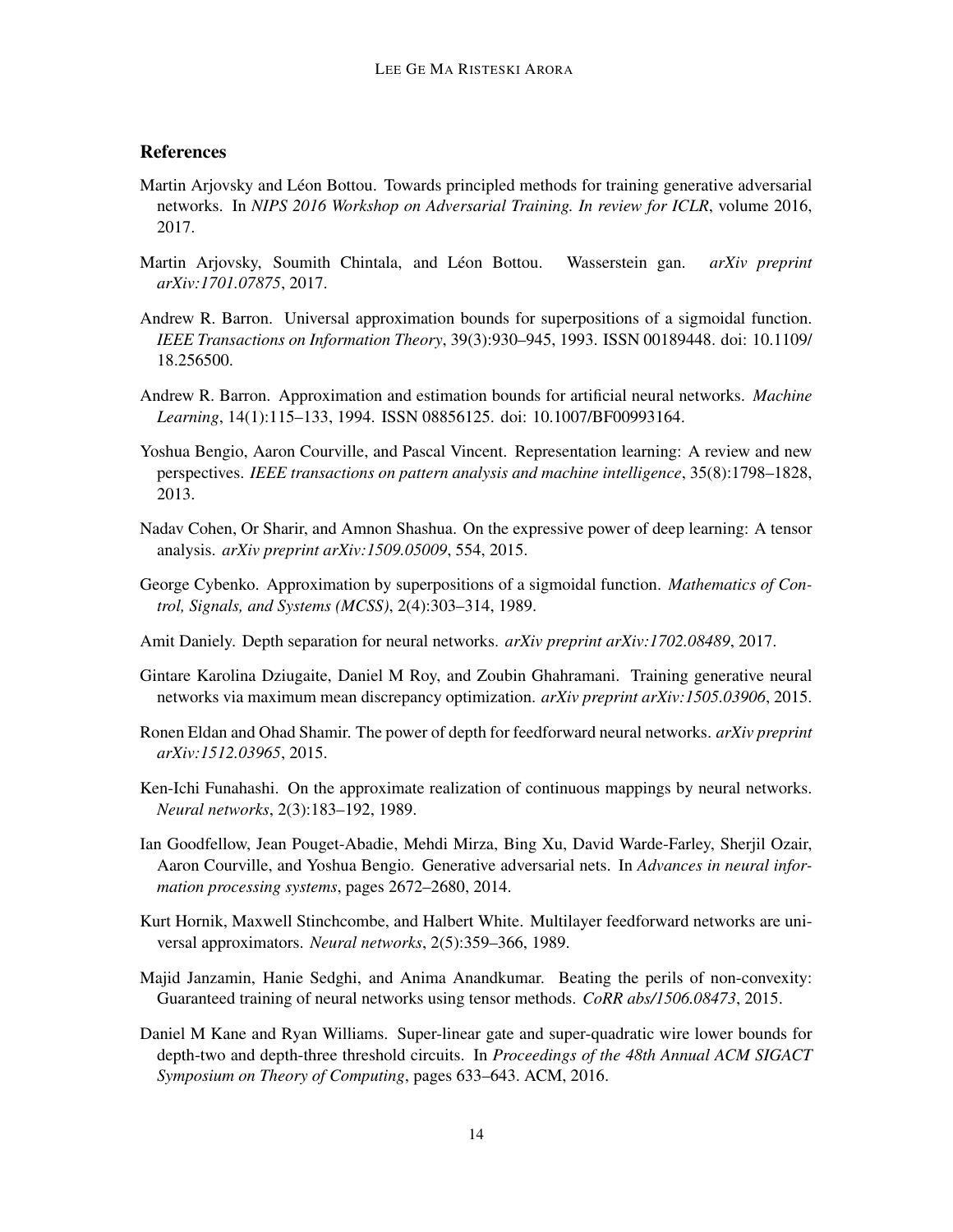- <span id="page-14-7"></span>Leonid Vasilevich Kantorovich and G Sh Rubinstein. On a space of completely additive functions. *Vestnik Leningrad. Univ*, 13(7):52–59, 1958.
- <span id="page-14-4"></span>Michael Kearns, Yishay Mansour, Dana Ron, Ronitt Rubinfeld, Robert E Schapire, and Linda Sellie. On the learnability of discrete distributions. In *Proceedings of the twenty-sixth annual ACM symposium on Theory of computing*, pages 273–282. ACM, 1994.
- <span id="page-14-5"></span>Daniel Kifer, Shai Ben-David, and Johannes Gehrke. Detecting change in data streams. In *Proceedings of the Thirtieth international conference on Very large data bases-Volume 30*, pages 180–191. VLDB Endowment, 2004.
- <span id="page-14-1"></span>Diederik P Kingma and Max Welling. Auto-encoding variational bayes. *arXiv preprint arXiv:1312.6114*, 2013.
- <span id="page-14-6"></span>Ilia Krasikov. Approximations for the bessel and airy functions with an explicit error term. *LMS Journal of Computation and Mathematics*, 17(01):209–225, 2014.
- <span id="page-14-2"></span>Danilo Jimenez Rezende, Shakir Mohamed, and Daan Wierstra. Stochastic backpropagation and approximate inference in deep generative models. *arXiv preprint arXiv:1401.4082*, 2014.
- <span id="page-14-0"></span>J. Schmidhuber. Deep learning in neural networks: An overview. *Neural Networks*, 61:85–117, 2015. doi: 10.1016/j.neunet.2014.09.003. Published online 2014; based on TR arXiv:1404.7828 [cs.NE].

<span id="page-14-3"></span>Matus Telgarsky. Benefits of depth in neural networks. *arXiv preprint arXiv:1602.04485*, 2016.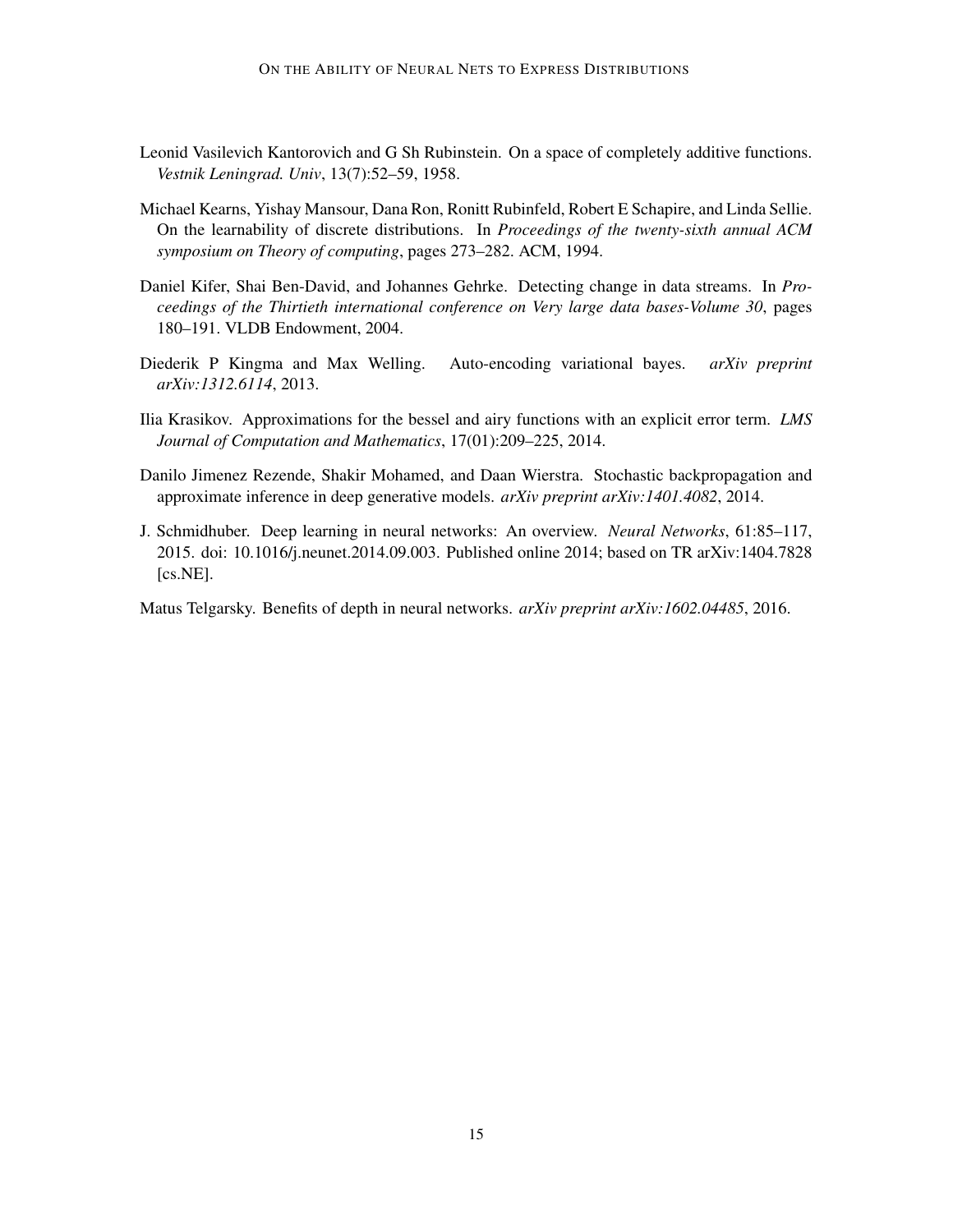# <span id="page-15-0"></span>Appendix A. Background from Fourier Analysis

The Fourier transform is defined in  $(5)$ .

**Theorem A.1 (Fourier inversion)** For continuous f such that  $f \in L^1(\mathbb{R}^n)$  and  $\widehat{f} \in L^1(\mathbb{R}^n)$ ,

$$
f(x) = \int \hat{f}(x)e^{i\langle \omega, x \rangle} dx. = (2\pi)^n \hat{f}^{\vee}
$$

<span id="page-15-4"></span>**Theorem A.2 (Plancherel's Theorem)** For  $f, g : \mathbb{R}^n \to \mathbb{C}$  such that  $f, g \in L^1(\mathbb{R}^n) \cap L^2(\mathbb{R}^n)$ ,

$$
\int_{\mathbb{R}^n} f(x)\overline{g(x)} dx = \int_{\mathbb{R}^n} (2\pi)^n \widehat{f}(\omega) \overline{\widehat{g}(\omega)} d\omega.
$$

<span id="page-15-1"></span>**Theorem A.3 (Fourier transform of derivative)** For differentiable  $f : \mathbb{R}^n \to \mathbb{R}$ ,  $f \in L^1(\mathbb{R}^n)$ ,

$$
\widehat{\nabla f}(x) = ix\widehat{f}(x).
$$

*For*  $f: \mathbb{R}^n \to \mathbb{R}$  *such that*  $f, ||x|| f \in L^1(\mathbb{R}^n)$ *,* 

$$
(xf)^{\wedge} = i \nabla \widehat{f}(x).
$$

<span id="page-15-5"></span>**Theorem A.4 (Fourier transform of convolution)** *For*  $f, g \in L^1(\mathbb{R}^n)$ 

$$
\widehat{f * g}(x) = \widehat{f}(\omega)\widehat{g}(\omega)
$$
\n(23)

*For*  $f, g \in L^1(\mathbb{R}^n)$  *with*  $fg, \hat{f}, \hat{g} \in L^1(\mathbb{R}^n)$ *,* 

$$
\widehat{fg}(x) = (\widehat{f} * \widehat{g})(\omega). \tag{24}
$$

<span id="page-15-3"></span>**Theorem A.5 (Fourier transform of radial function)** Suppose  $f(x) = f_1(\Vert x \Vert)$  where  $f \in L^1(\mathbb{R}^n)$ ,  $f: \mathbb{R}_{\geq 0} \to \mathbb{R}$ . Then

$$
\widehat{f}(\omega) = \frac{1}{2\pi} \left( \frac{1}{2\pi \|\omega\|} \right)^{\frac{n}{2}-1} \int_0^\infty r^{\frac{n}{2}-1} f_1(r) J_{\frac{n}{2}-1}(\|\omega\| \, r) \, dr.
$$

*where*  $J_{\alpha}$  *is the Bessel function of order*  $\alpha$ *.* 

# <span id="page-15-2"></span>Lemma A.6 ( $L^1$  bound on Fourier transform)

*1.* Let  $k \geq \frac{n+1}{2}$  $\frac{+1}{2}$  and  $k$  be even. Then for  $g : \mathbb{R}^n \to \mathbb{R}$  that is  $k$  times differentiable,

$$
\int_{\mathbb{R}^n} \|\widehat{g}(\omega)\| \, d\omega \le \left(\frac{\Gamma\left(\frac{1}{2}\right)}{2^n \pi^{\frac{n}{2}} \Gamma\left(\frac{n+1}{2}\right)}\right)^{\frac{1}{2}} \left(\int_{\mathbb{R}^n} [(I-\Delta)^{\frac{k}{2}} g(x)]^2 \, dx\right)^{\frac{1}{2}}.\tag{25}
$$

*2. Let*  $h : \mathbb{R} \to \mathbb{R}$  *be once or twice differentiable, respectively. Then* 

$$
\int_{-\infty}^{\infty} |\widehat{h}(\omega)| d\omega \le 2^{-\frac{1}{2}} \left( \int_{-\infty}^{\infty} |h|^2 + |h'|^2 dx \right)^{\frac{1}{2}} \tag{26}
$$

$$
\int_{-\infty}^{\infty} |\omega \widehat{h}(\omega)| d\omega \le 2^{-\frac{1}{2}} \left( \int_{-\infty}^{\infty} |h'|^2 + |h''|^2 dx \right)^{\frac{1}{2}}.
$$
 (27)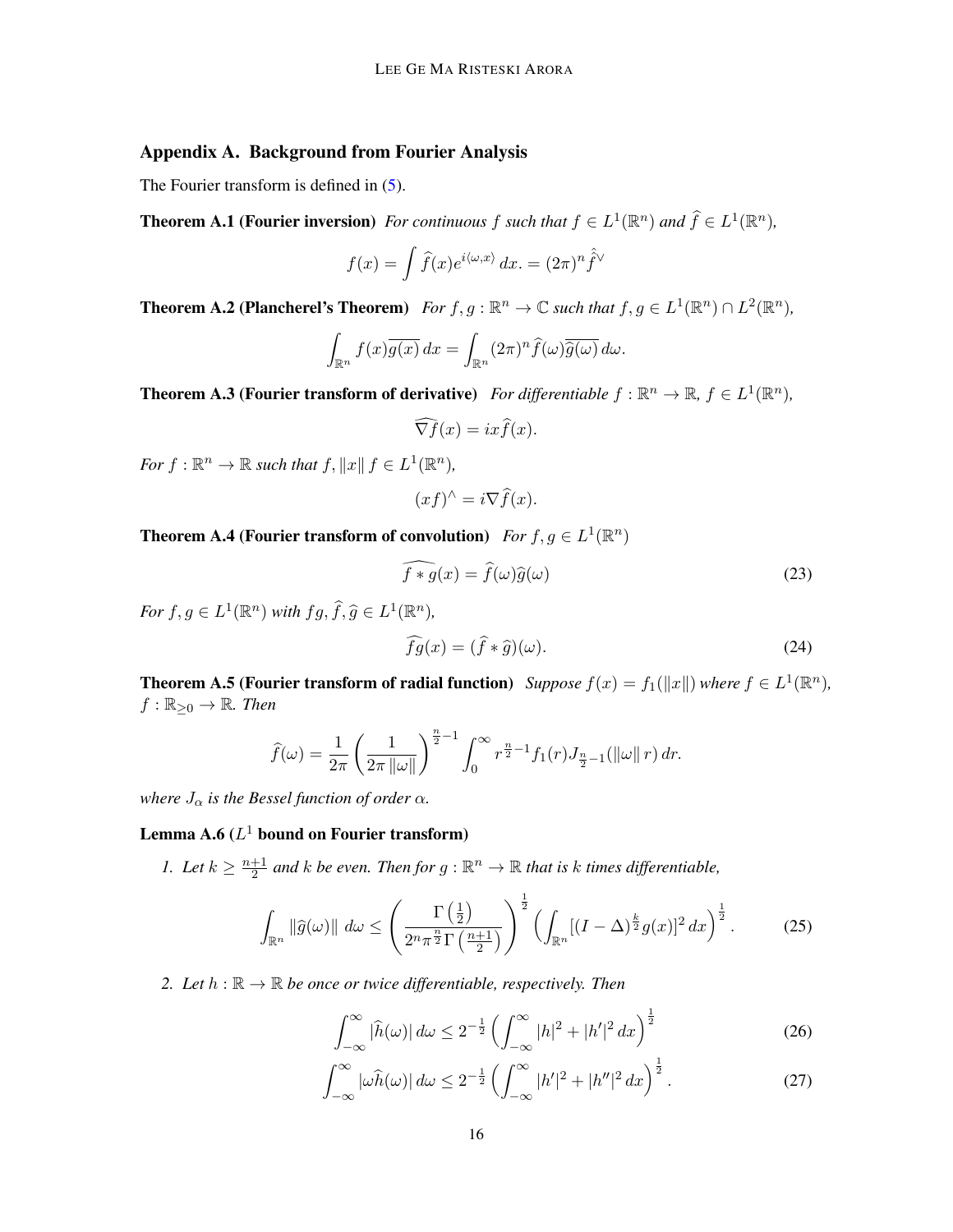**Proof** By Cauchy-Schwarz and the fact that  $\int_{\mathbb{R}^n} \frac{1}{\sqrt{1-\frac{1}{n}}$  $\frac{1}{(1+\|\omega\|^2)^{\frac{n+1}{2}}}d\omega = \frac{\pi^{\frac{n}{2}}\Gamma(\frac{1}{2})}{\Gamma(\frac{n+1}{2})}$  $\frac{\Gamma(\frac{n+1}{2})}{\Gamma(\frac{n+1}{2})}$  (this is used e.g. to define the Cauchy probability distribution)

$$
\int_{\mathbb{R}^n} \|\widehat{g}(\omega)\| \, d\omega \le \left(\int_{\mathbb{R}^n} \frac{1}{\left(1 + \|\omega\|^2\right)^k} \, d\omega\right)^{\frac{1}{2}} \left(\int_{\mathbb{R}^n} (1 + \|\omega\|^2)^k |\widehat{g}(\omega)|^2 \, d\omega\right)^{\frac{1}{2}} \tag{28}
$$

$$
\leq \left(\int_{\mathbb{R}^n} \frac{1}{\left(1+\|\omega\|^2\right)^{\frac{n+1}{2}}} d\omega\right)^{\frac{1}{2}} \left(\int_{\mathbb{R}^n} (1+\|\omega\|^2)^k |\widehat{g}(\omega)|^2 d\omega\right)^{\frac{1}{2}} \tag{29}
$$

$$
\leq \left(\frac{\pi^{\frac{n}{2}}\Gamma\left(\frac{1}{2}\right)}{\Gamma\left(\frac{n+1}{2}\right)}\right)^{\frac{1}{2}} \left(\int_{\mathbb{R}^n} \left| (1+\|\omega\|^2)^{\frac{k}{2}} \hat{g}(\omega) \right|^2 d\omega \right)^{\frac{1}{2}} \tag{30}
$$

$$
\leq \left(\frac{\pi^{\frac{n}{2}}\Gamma\left(\frac{1}{2}\right)}{\Gamma\left(\frac{n+1}{2}\right)}\right)^{\frac{1}{2}}\left(2\pi\right)^{-\frac{n}{2}}\left(\int_{\mathbb{R}^n}[(I-\Delta)^{\frac{k}{2}}g(x)]^2\,dx\right)^{\frac{1}{2}}\tag{31}
$$

where in the last step we used Theorem [A.2](#page-15-4) and the calculation

$$
\widehat{\Delta g} = \left(\sum_{i=1}^n \frac{\partial^2}{\partial x_i^2} g\right)^\wedge = -\sum_{i=1}^n \omega_i^2 \widehat{g}(\omega) = -\|\omega\|^2 \widehat{g}(\omega).
$$

For the second part, again by Cauchy-Schwarz and  $\widehat{h'}(\omega) = i\omega h(\omega)$ ,

$$
\int_{-\infty}^{\infty} |\widehat{h}(\omega)| d\omega \le \left( \int_{-\infty}^{\infty} \frac{1}{1+|\omega|^2} d\omega \int_{-\infty}^{\infty} |\widehat{h}(\omega)|^2 (1+|\omega|^2) d\omega \right)^{\frac{1}{2}} \tag{32}
$$

$$
\leq \sqrt{\pi} \left( \int_{-\infty}^{\infty} |\hat{h}|^2 + |\hat{h'}|^2 \, d\omega \right)^{\frac{1}{2}} \tag{33}
$$

$$
\leq \sqrt{\pi} (2\pi)^{-\frac{1}{2}} \left( \int_{-\infty}^{\infty} |h|^2 + |h'|^2 \, dx \right)^{\frac{1}{2}}.
$$
\n(34)

This gives the first equation. To get the second, replace  $h$  with  $h'$ .

$$
\blacksquare
$$

## Appendix B. Bessel functions

We will need some facts about Bessel functions  $J_{\alpha}(x), \alpha \in \mathbb{R}$ .  $J_{\alpha}(x)$  has an oscillating shape like a damped sinusoid.

<span id="page-16-0"></span>Lemma B.1 ([\(Krasikov,](#page-14-6) [2014,](#page-14-6) Theorem 5), [\(Eldan and Shamir,](#page-13-3) [2015,](#page-13-3) Lemma 21)) *If*  $d \geq 2$ *and*  $x \ge d$ *, then* 

$$
\left| J_{d/2}(x) - \sqrt{\frac{2}{\pi c_{d,x} x}} \cos \left( -\frac{(d+1)\pi}{4} + f_{d,x} x \right) \right| \leq x^{-3/2},
$$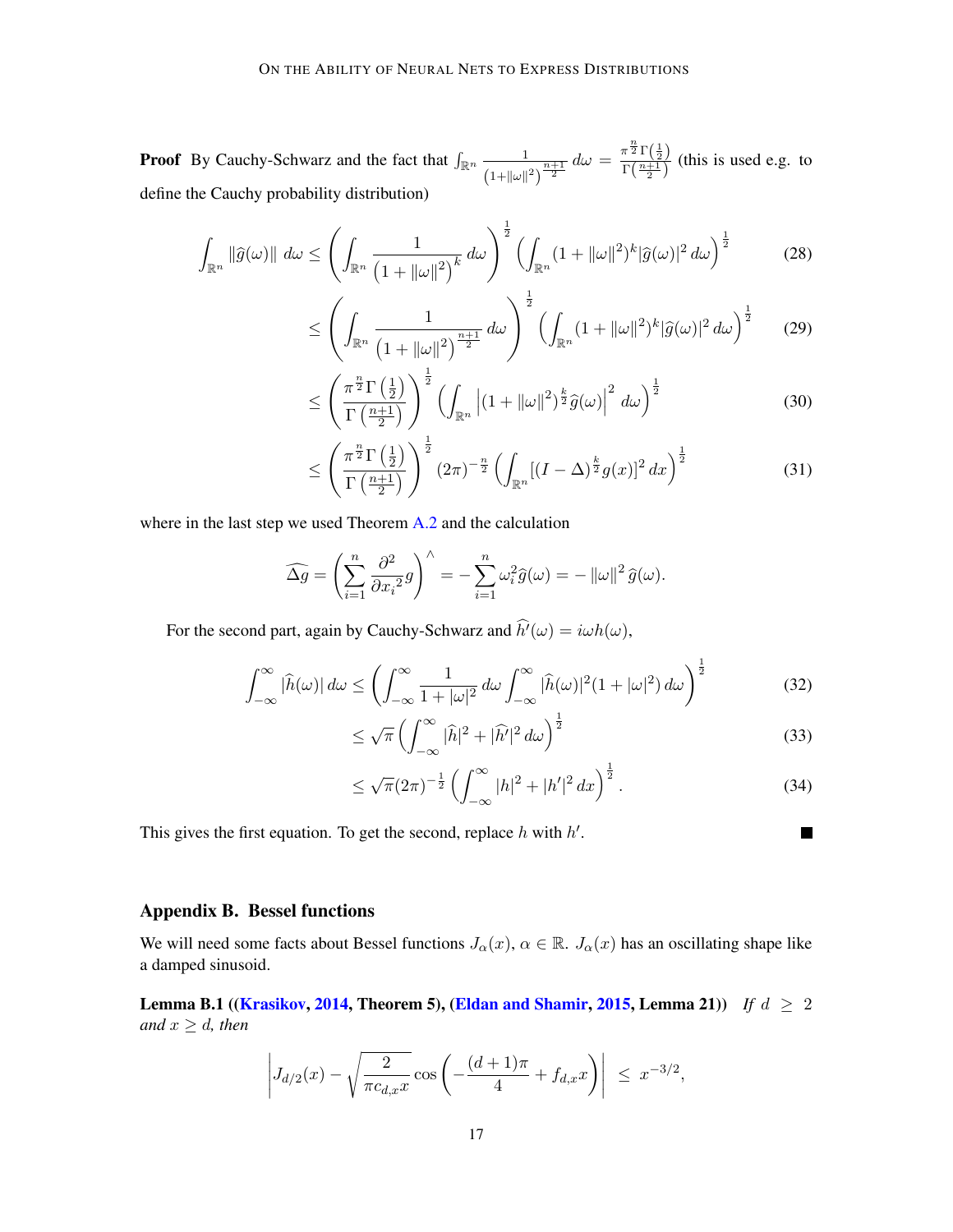*where*

$$
c_{d,x} = \sqrt{1 - \frac{d^2 - 1}{4x^2}} \quad , \quad f_{d,x} = c_{d,x} + \frac{\sqrt{d^2 - 1}}{2x} \arcsin\left(\frac{\sqrt{d^2 - 1}}{2x}\right).
$$

*Moreover, assuming*  $x \geq d$ ,

$$
1 \ge c_{d,x} \ge 1 - \frac{0.15 \, d}{x} \ge 0.85
$$

*and*

$$
1.3 \ge 1 + \frac{0.3 d}{x} \ge f_{d,x} \ge 1 - \frac{0.15 d}{x} \ge 0.85.
$$

<span id="page-17-5"></span>**Lemma B.2** ([\(Eldan and Shamir,](#page-13-3) [2015,](#page-13-3) Lemma 20)) *For any*  $\alpha \ge 1$  *and*  $x \ge 3\alpha$ ,  $J_{\alpha}(x)$  *is 1*-*Lipschitz in x.* 

# <span id="page-17-0"></span>Appendix C. Properties of Wasserstein Distance

**Lemma C.1 (Lemma [3.4](#page-6-2) restated)** For any two distributions  $\mu$ ,  $\nu$  over  $\mathbb{R}^n$ ,

<span id="page-17-4"></span><span id="page-17-2"></span>
$$
W_1(\mu,\nu) \le W_2(\mu,\nu). \tag{35}
$$

*Moreover, for any Lipschitz function*  $f : \mathbb{R}^n \to \mathbb{R}$ *,* 

$$
\left| \mathop{\mathbb{E}}_{x \sim \mu} f(x) - \mathop{\mathbb{E}}_{y \sim \nu} f(y) \right| \le \text{Lip}(f) W_1(\mu, \nu). \tag{36}
$$

**Proof** Let  $\gamma \in \Gamma(\mu, \nu)$  be a coupling of  $\mu, \nu$ . Then by the Cauchy-Schwarz inequality,

$$
W_1(\mu,\nu) \le \int_{\mathbb{R}^n \times \mathbb{R}^n} ||x - y||_2 \, d\gamma(x,y) \tag{37}
$$

$$
\leq \left(\int_{\mathbb{R}^n \times \mathbb{R}^n} \|x - y\|_2^2 \ d\gamma(x, y)\right)^{\frac{1}{2}} \underbrace{\left(\int_{\mathbb{R}^n \times \mathbb{R}^n} d\gamma\right)^2}_{1}.
$$

The infimum of [\(38\)](#page-17-1) over all couplings  $\gamma \sim \Gamma(\mu, \nu)$  is exactly  $W_2(\mu, \nu)$ . This shows [\(35\)](#page-17-2).

Now for any  $\gamma \in \Gamma(\mu, \nu)$ , because its marginals are  $\mu$  and  $\nu$ ,

$$
\left| \mathop{\mathbb{E}}_{x \sim \mu} f(x) - \mathop{\mathbb{E}}_{y \sim \nu} f(y) \right| = \left| \int_{\mathbb{R}^n \times \mathbb{R}^n} f(x) - f(y) \, d\gamma(x, y) \right| \tag{39}
$$

<span id="page-17-3"></span><span id="page-17-1"></span>
$$
\leq \mathrm{Lip}(f) \int_{\mathbb{R}^n \times \mathbb{R}^n} \left\| f(x) - f(y) \right\|_2 \, d\gamma(x, y). \tag{40}
$$

The Lipschitz constant is with respect to the  $L^2$  norm because we use the  $L^2$  norm to measure the distance between  $f(x)$  and  $f(y)$ . Taking the infimum of [\(40\)](#page-17-3) gives [\(36\)](#page-17-4). П

In fact, [\(36\)](#page-17-4) is sharp when  $\mu$ ,  $\nu$  have bounded support. The duality theorem of Kantorovich and Rubinstein [\(Kantorovich and Rubinstein,](#page-14-7) [1958\)](#page-14-7) says that

$$
W_1(\mu,\nu)=\sup\left\{\mathop{\mathbb{E}}_{x\sim\mu}f(x)-\mathop{\mathbb{E}}_{y\sim\nu}f(y):f:\mathbb{R}^n\to\mathbb{R},\text{Lip}(f)\leq 1\right\}.
$$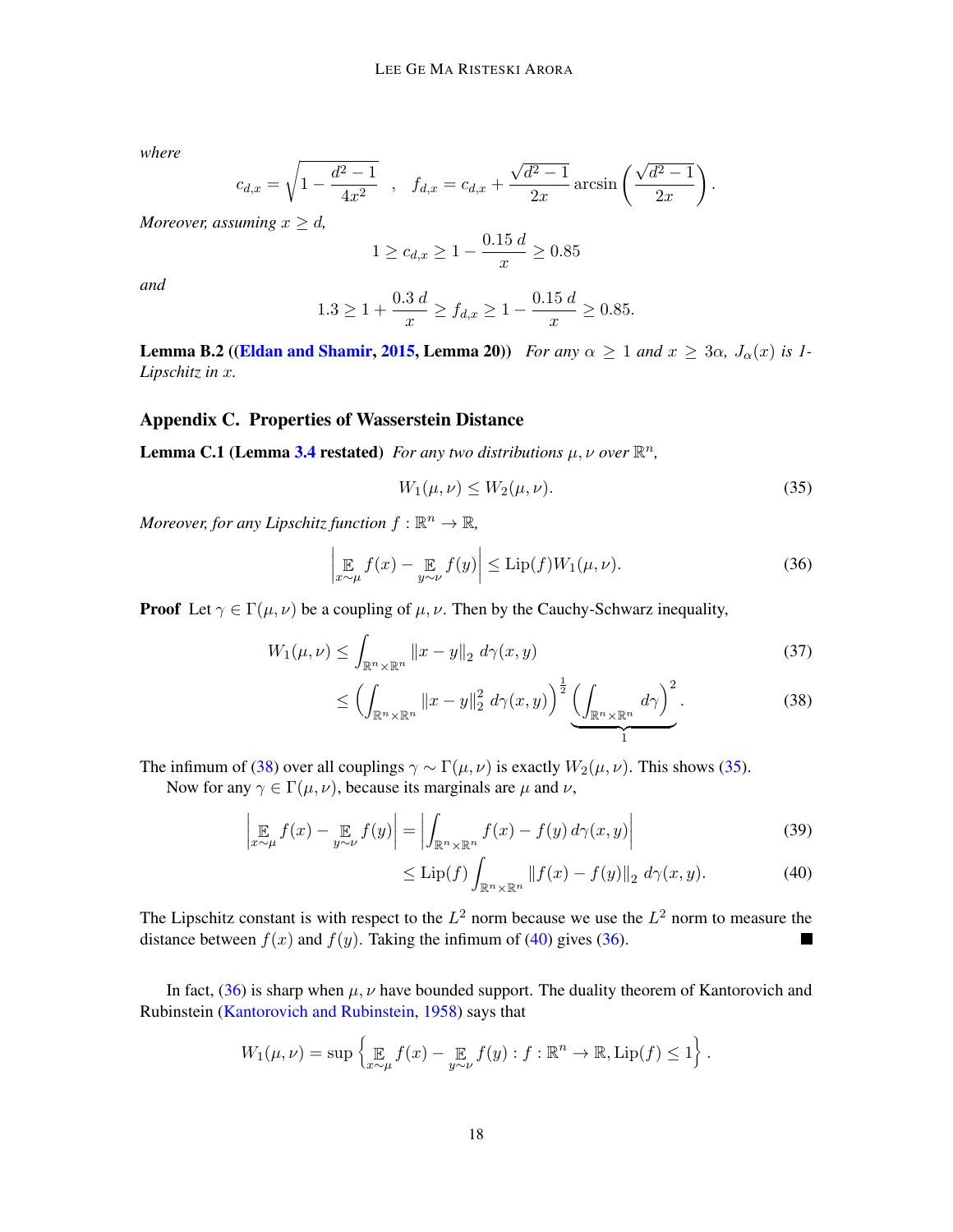# Appendix D. Test functions

For a function f, let  $f_{(K)}(x) := f\left(\frac{x}{K}\right)$  $\frac{x}{K}$ .

<span id="page-18-0"></span>**Lemma D.1** *Let*  $m \geq 2$  *be a given positive integer.* 

- *1. There exists a function*  $q : \mathbb{R} \to \mathbb{R}$  with the following properties.
	- *(a)*  $q \geq 0$  *everywhere.*
	- *(b)* Supp $(g) \subseteq [0, 1]$ .
	- (c)  $\int_0^1 g(x) dx = 1.$
	- (d) g is  $m$  times continuously differentiable and for all  $k \leq m$ ,  $|g^{(k)}(x)| = O((2m)^{k+1})$ .

*The function*  $\frac{1}{K}g_{(K)}(x)$  satisfies  $\text{Supp}(g_{(K)}) \subseteq [0, K]$ ,  $\int_0^K g_{(K)} dx = 1$ , and for  $k \leq m$ ,  $g^{(k)}_{\ell\,K}$  $\binom{(k)}{(K)}(x) = O\left(\left(\frac{2m}{K}\right)\right)$  $\frac{(2m)}{K}$ <sup>k+1</sup>).

- *2. There exists a function*  $G : \mathbb{R} \to \mathbb{R}$  *with the following properties.* 
	- *(a) is nondecreasing.*
	- *(b)*  $G(x) = 0$  *for*  $x \le 0$ *.*
	- *(c)*  $G(x) = 1$  *for*  $x \ge 1$ *.*
	- *(d) G* is  $m + 1$  *times continuously differentiable and for all*  $k \leq m$ ,  $G^{(k)}(x) = O((2m)^k)$ .
- *3. There exists a function*  $b : \mathbb{R} \to \mathbb{R}$  *with the following properties:* 
	- *(a)* Supp $(b)$  ⊆  $[-2, 2]$ *.*
	- *(b)*  $b(x) = 1$  *for*  $x \in [-1, 1]$ *.*
	- (c) *b* is is  $m + 1$  times continuously differentiable and for all  $k \leq m$ ,  $b^{(k)}(x) = O((2m)^k)$ .

The function  $b_{(K)}$  satisfies  $\text{Supp}(b_{(K)}) \subseteq [-2K, 2K]$ ,  $b_{(K)}(x) = 1$  for  $x \in [-K, K]$ , and  $b^{(m)}_{(K)}$  $\binom{m}{(K)}(x) = O\left(\left(\frac{2m}{K}\right)\right)$  $\frac{(2m)}{K}$ <sup>k</sup>).

Proof Take

$$
g(x) = \begin{cases} C_m 4^{m+1} x^{m+1} (1-x)^{m+1}, & x \in [0,1] \\ 0, & \text{else.} \end{cases}
$$

where  $C_m$  is chosen so that  $\int_0^1 g(x) dx = 1$ . Note that  $x(1-x) \leq \frac{1}{4}$  $\frac{1}{4}$  so  $g(x) \leq C_m$  and

$$
1 = \int_0^1 g(x) dx \le C_m \tag{41}
$$

$$
1 = \int_0^1 g(x) \, dx \ge \int_{\frac{1}{2} - \frac{1}{2\sqrt{m}}}^{\frac{1}{2} + \frac{1}{2\sqrt{m}}} C_m 4^{m+1} x^{m+1} (1 - x)^{m+1} \, dx \tag{42}
$$

$$
\geq \frac{1}{\sqrt{m}} C_m 4^{m+1} \left( \frac{1}{2} + \frac{1}{2\sqrt{m}} \right)^{m+1} \left( \frac{1}{2} - \frac{1}{2\sqrt{m}} \right)^{m+1} \tag{43}
$$

$$
\geq \frac{1}{\sqrt{m}} C_m \left( 1 - \frac{1}{m} \right)^{m+1} \tag{44}
$$

$$
\geq \frac{C_m}{2e\sqrt{m}}\tag{45}
$$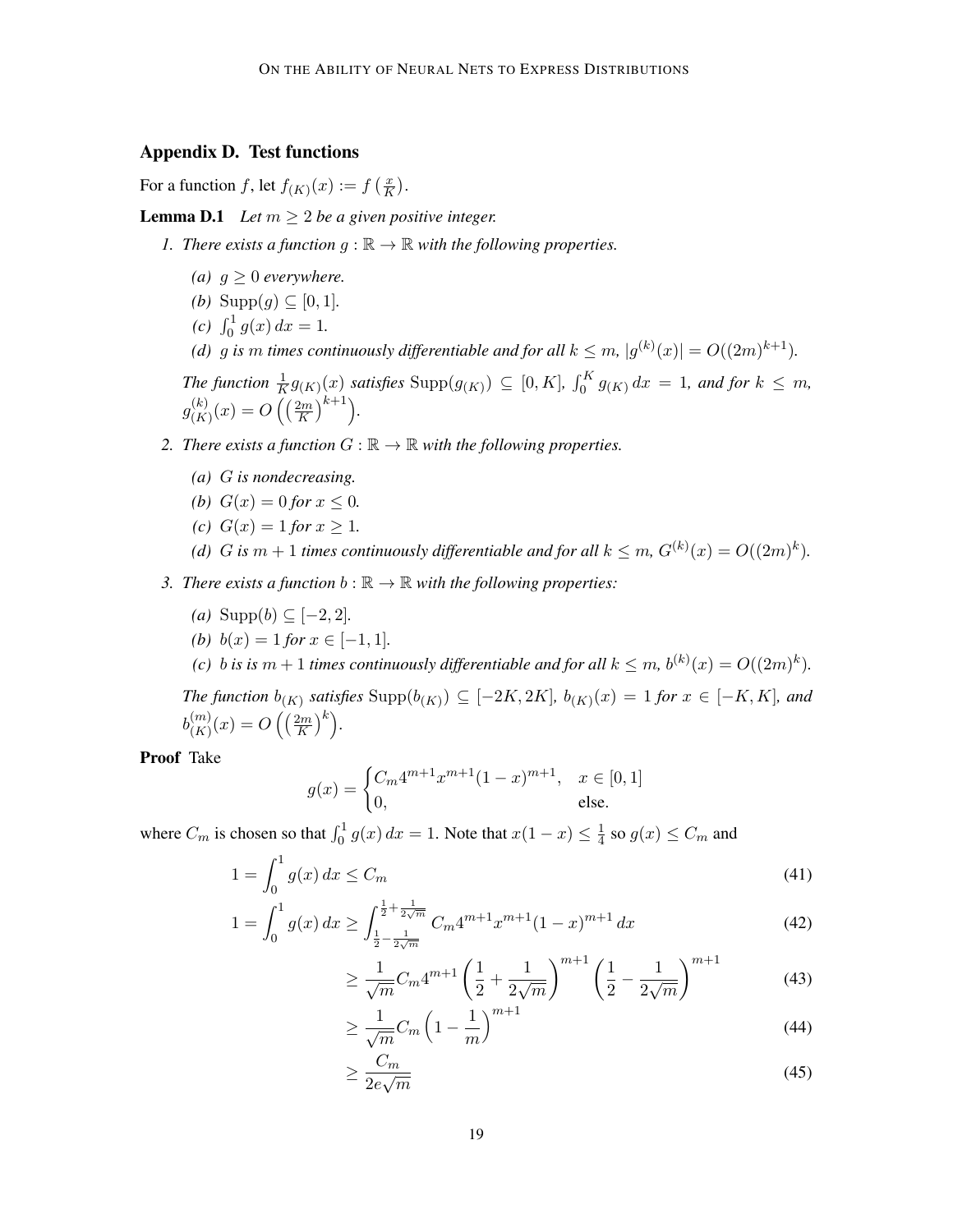so  $1 \leq C_m \leq 2e\sqrt{m}$ .

Now, note that for functions  $u, v$ ,

$$
(uv)^{(k)} = \sum_{j=0}^{k} {k \choose j} u^{(j)} v^{(k-j)}.
$$
\n(46)

Applying this to  $x^{m+1}$  and  $(1-x)^{m+1}$  and gives that for  $0 \le x \le 1$ ,  $k \le m$ ,

$$
|g^{(k)}(x)| \le C_m \sqrt{m} \sum_{j=0}^k {k \choose j} (m+1)^j (m+1)^{k-j} \tag{47}
$$

$$
\leq O(m(2(m+1))^k) \tag{48}
$$

$$
=O((2m)^{k+1}).
$$
\n(49)

For the second part, take  $F(x) = \int_{-\infty}^{x} f(t) dt$ . The normalization  $\int_0^1 f(x) dx = 1$  ensures  $F(x) = 1$  for  $x \ge 1$ , and for  $k \le m$ ,  $F^{(k+1)}(x) = f^{(k)}(x) = O((2m)^k)$ .

For the third part, define

$$
b(x) = \begin{cases} 0, & |x| > 2 \\ F(2 - |x|), & 1 \le |x| \le 2 \\ 1, & |x| < 1. \end{cases}
$$

For the rescaled functions, just note that for any function f,  $f_{(K)}^{(k)}$  $\binom{\cdot(k)}{(K)}(x) = \frac{1}{K^k} f^{(k)}\left(\frac{x}{K}\right)$  $\frac{x}{K}$ . п

# <span id="page-19-0"></span>Appendix E. Omitted Proofs in Section [4](#page-9-1)

**Theorem E.1 (Theorem [4.2](#page-11-0) restated)** *If f* is differentiable, then for any g such that  $\text{Supp}(g) \subseteq$  $rB_n$  and  $g, \hat{g} \in L^1(\mathbb{R}^n)$ ,

$$
C_{f,rB_n} \ge r \frac{\int_{\mathbb{R}^n} |(\nabla f)g(\omega)| d\omega}{\int_{\mathbb{R}^n} |\widehat{g}(\omega)| d\omega}
$$

**Proof** Let  $B = rB_n$ . We have

$$
C_{f,B} = \inf_{F|_{B}=f} \int_{\mathbb{R}^{n}} ||\omega||_{B} |\widehat{F}(\omega)| d\omega
$$
\n(50)

$$
= r \inf_{F|_{B}=f} \int_{\mathbb{R}^{n}} ||\omega||_{2} |\widehat{F}(\omega)| d\omega \tag{51}
$$

$$
= r \inf_{F|_{B}=f} \int_{\mathbb{R}^n} \left\| \widehat{\nabla F}(\omega) \right\|_2 d\omega.
$$
 (52)

Young's inequality and Theorem [A.4](#page-15-5) give

$$
\int_{\mathbb{R}^n} \left\| \widehat{\nabla F}(\omega) \right\|_2 \, d\omega \int_{\mathbb{R}^n} |\widehat{g}(\omega)| \, d\omega \ge \int_{\mathbb{R}^n} \left\| (\widehat{\nabla F} * \widehat{g})(\omega) \right\|_2 \, d\omega \tag{53}
$$

$$
= \int_{\mathbb{R}^n} \left\| \widehat{(\nabla F)g}(\omega) \right\|_2 d\omega \tag{54}
$$

$$
= \int_{\mathbb{R}^n} \left\| \widehat{(\nabla f)g}(\omega) \right\|_2 d\omega. \tag{55}
$$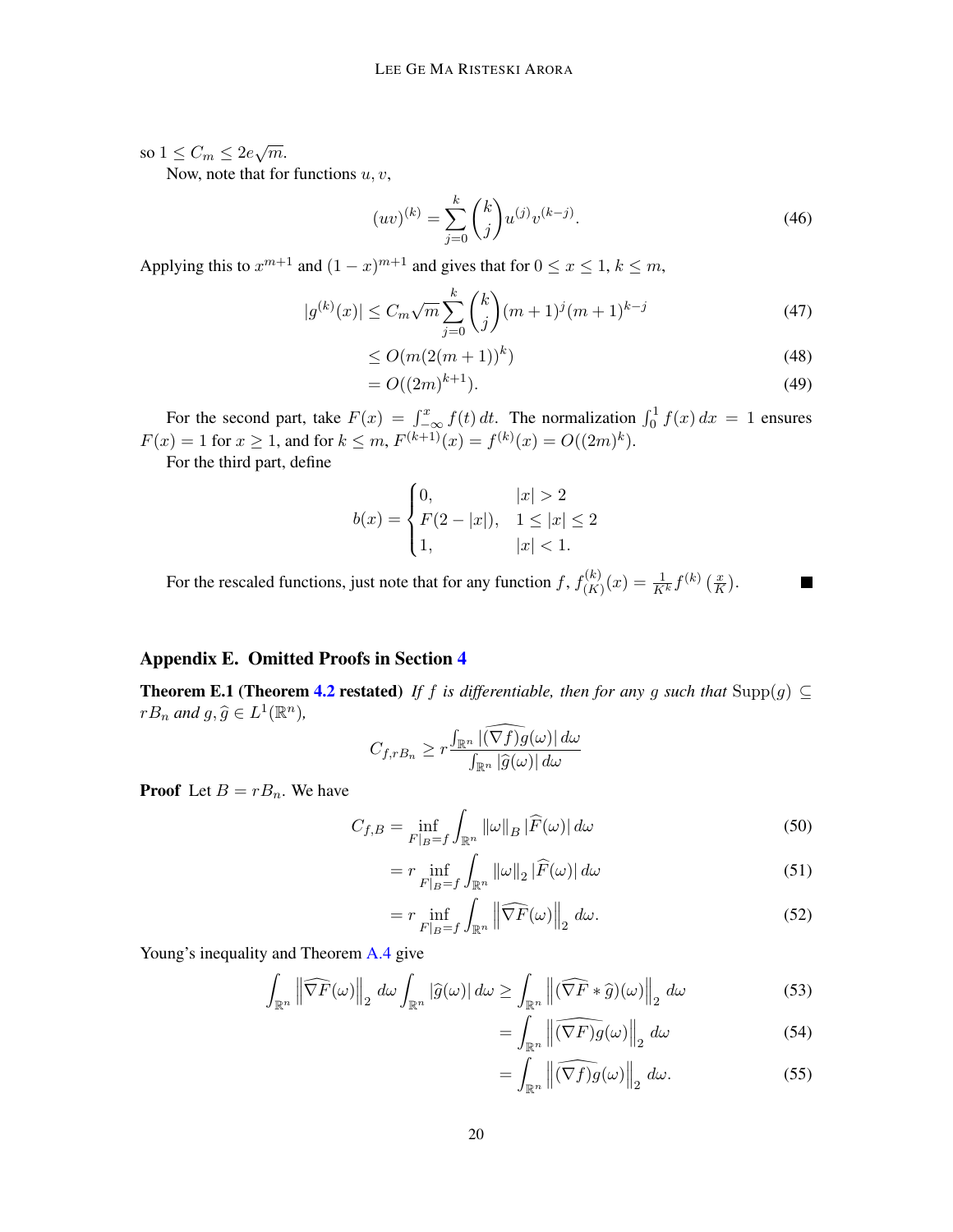where the last step uses the fact that  $\text{Supp}(g) \subseteq rB_n$ , so  $(\nabla F)g = (\nabla f)g$ . Then

$$
\int_{\mathbb{R}^n} \left\| \widehat{\nabla F}(\omega) \right\|_2 \, d\omega \ge \frac{\int_{\mathbb{R}^n} \left\| \widehat{(\nabla f)} g(\omega) \right\|_2 \, d\omega}{\int_{\mathbb{R}^n} |\widehat{g}(\omega)| \, d\omega}.
$$
\n(56)

<span id="page-20-5"></span><span id="page-20-1"></span>П

### <span id="page-20-0"></span>E.1.  $f$  is not Barron

In this section we prove Lemma [4.3.](#page-11-4) We first prove the function  $g$  we choose gives a small denominator in the lowerbound equation.

<span id="page-20-4"></span>**Lemma E.2** *For*  $n \equiv 3 \pmod{4}$ *,* 

$$
\int_{\mathbb{R}^n} \|\widehat{g}(\omega)\| \ d\omega \le O((5eC_2)^{\frac{n}{2}}).
$$

To prove this we will need bound certain combinations of derivatives of a radial function.

**Lemma E.3** Let  $f: \mathbb{R}^n \to \mathbb{R}^n$  be a radial function with  $f(x) = f_1(\Vert x \Vert)$ . Then for  $k \in \mathbb{N}$ ,  $1 \leq k \leq \frac{n}{4} + 1$ ,

$$
((I - \Delta)^{k} f)(x) = \sum_{\substack{0 \le i \le 2k, 0 \le j \le \max\{0, 2k - 1\} \\ i + j \le 2k}} \frac{c_{i,j} n^{j} f_{1}^{(i)}(r)}{r^{j}}, \quad r = \|x\|
$$
 (57)

for some  $c_{i,j}$  with  $\sum_{i,j} |c_{i,j}| \leq 5^k$ . *Here,*  $(I - \Delta)f$  *denotes*  $f - \Delta f$ .

**Proof** We proceed by induction. The case  $k = 0$  is just  $f(x) = f_1(r)$ . Suppose the statement is true for a given  $k \leq \frac{n}{4}$  $\frac{n}{4}$ ; we show it for  $k + 1$ . Let  $(I - \Delta)^k f$  be given by [\(57\)](#page-20-1). We use the formula for the Laplacian of a radial function,

<span id="page-20-3"></span><span id="page-20-2"></span>
$$
\Delta f(x) = \frac{n-1}{r} f_1'(r) + f_1''(r). \tag{58}
$$

For ease of notation, in the below the arguments of  $f$  and  $f_1$ , which are  $x$  and  $r$ , are omitted. Then using [\(58\)](#page-20-2) and the product rule,

$$
(I - \Delta)^{k+1} f = \sum_{\substack{0 \le i \le 2k, 0 \le j \le \max\{0, 2k-1\} \\ i+j \le 2k}} c_{i,j} n^j \left(\frac{1}{r^j} f_1^{(i)} + \frac{n-1}{r} \left(\frac{j}{r^{j+1}} f_1^{(i)} - \frac{1}{r^j} f_1^{(i+1)}\right)\right)
$$
(59)

$$
+\left(-\frac{j(j+1)}{r^{j+2}}f_1^{(i)} + \frac{2j}{r^{j+1}}f_1^{(i+1)} - \frac{1}{r^j}f_1^{(i+2)}\right)\right) \tag{60}
$$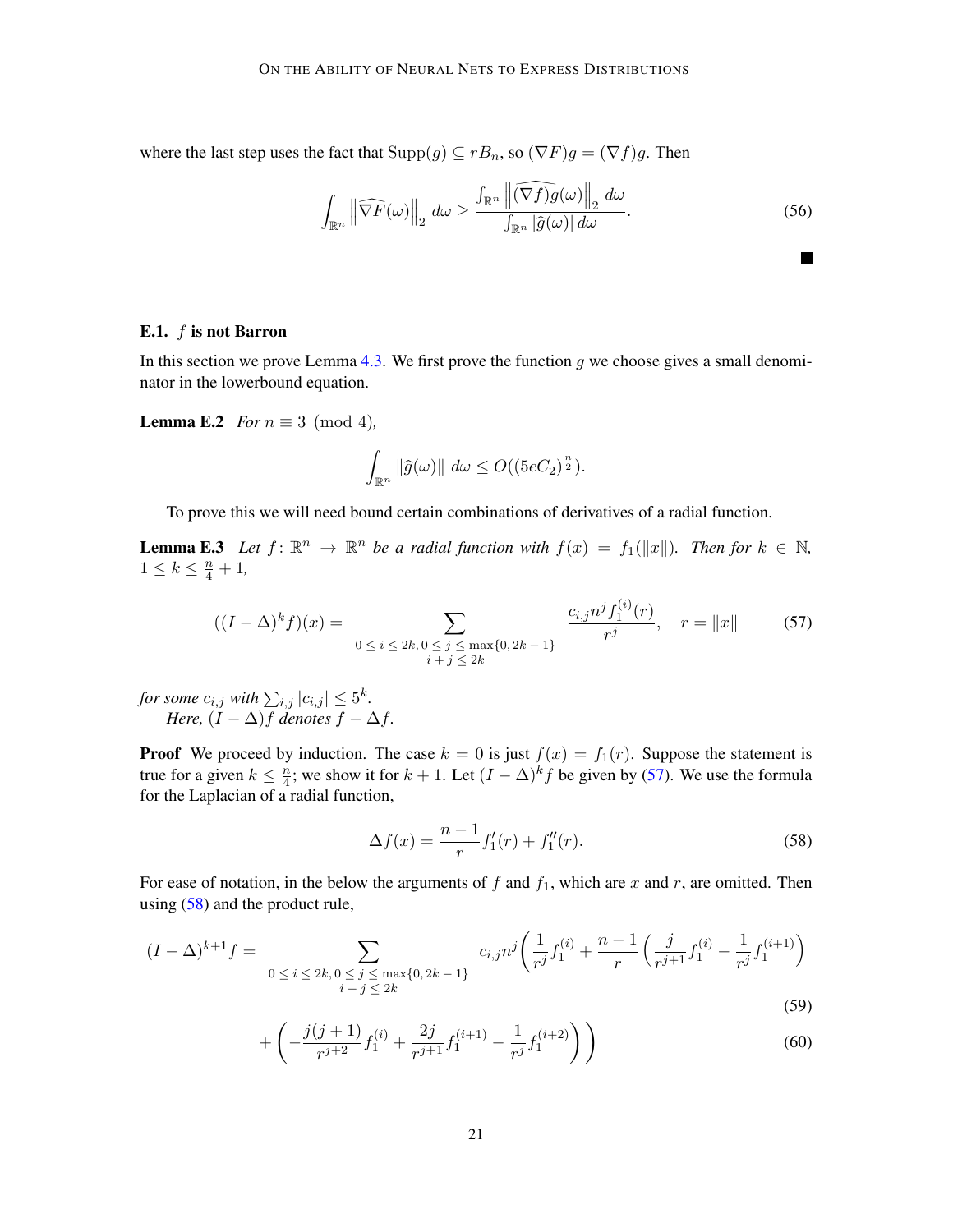The largest derivative of  $f_1$  increases by 2 and the power of  $r$  increases by 2, except when  $k = 0$ , when the power increases by 1 (from  $(58)$ ). Write this as

$$
\sum_{\begin{array}{c}0\le i\le 2(k+1),0\le j\le 2k+1\\i+j\le 2(k+1)\end{array}}\frac{c'_{i,j}n^jf_1^{(i)}}{r^j}.
$$

A term is identified by the order  $f^{(i)}$  that appears and the power  $\frac{1}{r^j}$  that appears. For example, the term  $c_{i,j} n^j \frac{n-1}{r}$ j  $\frac{j}{r^{j+1}}f_1^{(i)} = c_{i,j}n^{j+2}\frac{(n-1)j}{n^2}\frac{1}{r^{j+1}}$  $\frac{1}{r^{j+2}}f_1^{(i)}$  $\sum_{i=1}^{(i)}$  in [\(59\)](#page-20-3) will contribute  $c_{i,j} \frac{(n-1)j}{n^2}$  to  $c'_{i,j+2}$ . Noting  $k \leq \frac{n}{4}$  $\frac{n}{4}$  implies  $2k \leq \frac{n}{2}$  $\frac{n}{2}$ , we have

$$
\sum_{i,j} |c'_{i,j}| \le \sum_{\substack{0 \le i \le 2k, 0 \le j \le \max\{0, 2k - 1\} \\ i + j \le 2k}} |c_{i,j}| \left( 1 + \frac{(n-1)j}{n^2} + \frac{n-1}{n} + \frac{j(j+1)}{n^2} + \frac{2j}{n} + 1 \right)
$$
\n
$$
(61)
$$

$$
\leq \sum_{i,j} |c_{i,j}| \left( 1 + \frac{1}{2} + 1 + \frac{1}{4} + 1 + 1 \right) \tag{62}
$$

$$
\leq 5\sum_{i,j}|c_{i,j}|.\tag{63}
$$

<span id="page-21-0"></span> $\blacksquare$ 

This completes the induction step and proves the theorem.

**Proof** [Proof of Lemma [E.2\]](#page-20-4) By Lemma [A.6](#page-15-2) with  $k = \frac{n+1}{2}$  $\frac{+1}{2}$ ,

$$
\int_{\mathbb{R}^n} \|\widehat{g}(\omega)\| \, d\omega \le \left(\frac{\Gamma\left(\frac{1}{2}\right)}{2^n \pi^{\frac{n}{2}} \Gamma\left(\frac{n+1}{2}\right)}\right)^{\frac{1}{2}} \left(\int_{\mathbb{R}^n} [(I-\Delta)^{\frac{n+1}{4}} g(x)]^2 \, dx\right)^{\frac{1}{2}}.\tag{64}
$$

Note  $[(I - \Delta)^{\frac{n+1}{4}} g(x)]^2$  is nonzero only on  $2K_2B_n$ . Then letting  $c_{i,j}$  be as in Lemma [E.3](#page-20-5) with  $k = \frac{n+1}{4}$  $\frac{+1}{4}$ , we have

$$
(I - \Delta)^{\frac{n+1}{4}} g(x) = \sum_{\substack{0 \le i \le \frac{n+1}{2}, 0 \le j \le \frac{n-1}{2} \\ i+j \le \frac{n+1}{2}}} \frac{c_{i,j} n^j g_1^{(i)}(r)}{r^j}, \quad r = \|x\|
$$
(65)

We separate out the one term  $g_1(r)$ , and bound the derivatives noting that  $g_1$  was defined using the bump function  $b_{(K_2)}$  in Lemma [D.1.](#page-18-0) Note that  $g_1^{(i)} = 0$  for  $r < K_2$ , so we can take  $r \ge K_2$  in the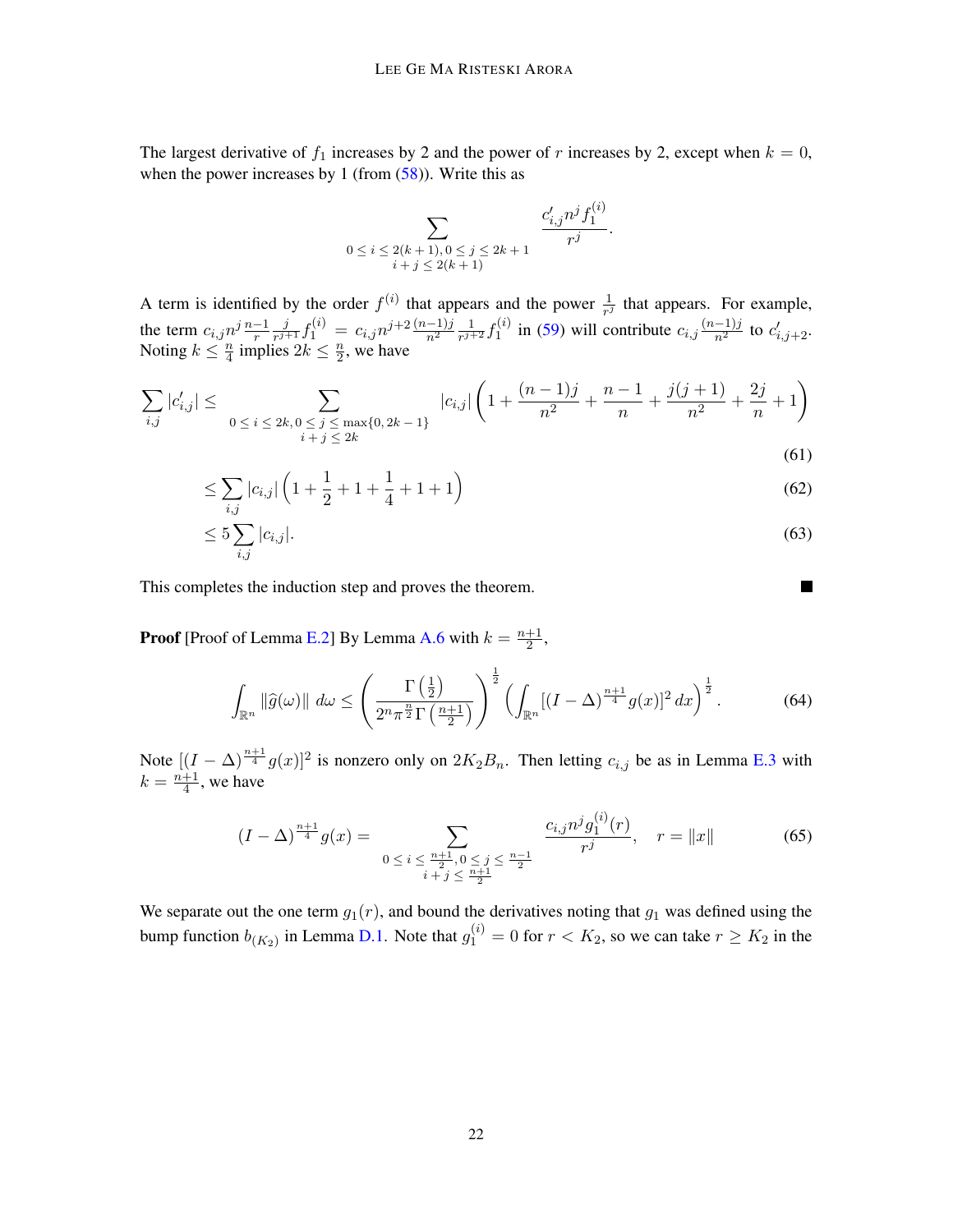sum.

$$
|(I - \Delta)^{\frac{n+1}{4}} g(x)| \le g_1(r) + \sum_{\substack{1 \le i \le \frac{n+1}{2}, 0 \le j \le \frac{n-1}{2} \\ i+j \le \frac{n+1}{2}}} |c_{i,j}| \frac{n^j |g_1^{(i)}(r)|}{r^j}
$$
(66)

$$
\leq g_1(r) + \sum_{\substack{1 \leq i \leq \frac{n+1}{2}, 0 \leq j \leq \frac{n-1}{2} \\ i+j \leq \frac{n+1}{2}}} |c_{i,j}| \frac{n^j O\left(\frac{(n+1)^i}{(C_2 n)^i}\right)}{(C_2 n)^j} \tag{67}
$$

$$
=O(4^{\frac{n+1}{4}}). \tag{68}
$$

<span id="page-22-1"></span>(69)

Noting that the volume of  $2K_2B_n$  is  $\frac{\pi^{\frac{n}{2}}}{\Gamma(\frac{n}{2}+1)}(2K_2)^n$ ,

$$
\left(\int_{\mathbb{R}^n} [(I-\Delta)^{\frac{n+1}{4}} g(x)]^2 dx\right)^{\frac{1}{2}} = O\left(\left(\frac{\pi^{\frac{n}{2}}}{\Gamma(\frac{n}{2}+1)} (2K_2)^n \left(5^{\frac{n+1}{4}}\right)^2\right)^{\frac{1}{2}}\right) \tag{70}
$$

$$
= O\left( \left( \frac{\pi^{\frac{n}{2}} 2^n C_2^n n^n}{\Gamma(\frac{n}{2} + 1)} \right)^{\frac{1}{2}} 5^{\frac{n+1}{4}} \right).
$$
 (71)

Combining [\(64\)](#page-21-0) and [\(71\)](#page-22-1) and using Stirling's approximation  $\Gamma(n + 1) \sim$  $\sqrt{2\pi n}$  ( $\frac{n}{e}$  $\left(\frac{n}{e}\right)^n$  gives

$$
\int_{\mathbb{R}^n} \|\widehat{g}(\omega)\| \, d\omega \le O\left(\frac{C_2^{\frac{n}{2}} n^{\frac{n}{2}} 5^{\frac{n+1}{4}}}{\Gamma\left(\frac{n+1}{2}\right)^{\frac{1}{2}} \Gamma\left(\frac{n}{2}+1\right)^{\frac{1}{2}}}\right) \tag{72}
$$

$$
=O\left(\left(5eC_2\right)^{\frac{n}{2}}\right). \tag{73}
$$

<span id="page-22-2"></span> $\blacksquare$ 

Now we are ready to bound the numerator and finish the proof.

<span id="page-22-0"></span>**Lemma E.4** For f defined as in Section [4.1,](#page-10-0)  $n \equiv 3 \pmod{4}$ , and constants  $C_1, C_2, C_3$  such that  $C_1C_3 \geq \frac{3}{2}$  $\frac{3}{2}$ ,  $C_2 > C_1 \geq 1$ ,  $C_3 \geq 1$ ,

$$
C_{f,2K_3B_n} = \Omega \left( 2^{-n} C_1^{\frac{n}{2}-3} C_3^{\frac{n}{2}} C_2^{-\left(\frac{n}{2}-1\right)} n^{\frac{1}{2}} \right).
$$

In particular, this is exponentially large if we choose  $C_3$  large enough (i.e. if we make  $f$  vary sharply enough).

**Proof** For  $\|\omega\| = K_3$ , by [\(17\)](#page-10-1), [\(18\)](#page-10-2), and Lemma [B.1,](#page-16-0)

$$
\widehat{f}(\omega) = \frac{1}{2\pi} \left(\frac{1}{2\pi K_3}\right)^{\frac{n}{2}-1} \int_{K_1}^{K_1+\varepsilon} r^{\frac{n}{2}-1} f_1(r) J_{\frac{n}{2}-1}(K_3 r) dr \tag{74}
$$

$$
\geq \frac{1}{2\pi} \left(\frac{1}{2\pi K_3}\right)^{\frac{n}{2}-1} \int_{K_1}^{K_1+\varepsilon} r^{\frac{n}{2}-1} f_1(r) \left(\sqrt{\frac{2}{\pi K_3 r}} \frac{1}{\sqrt{2}} - (K_3 r)^{-\frac{3}{2}}\right) dr \tag{75}
$$

$$
\geq \frac{1}{2\pi} \left(\frac{K_1}{2\pi K_3}\right)^{\frac{n-3}{2}} \sqrt{\frac{1}{\pi}} (1 - o(1)) \tag{76}
$$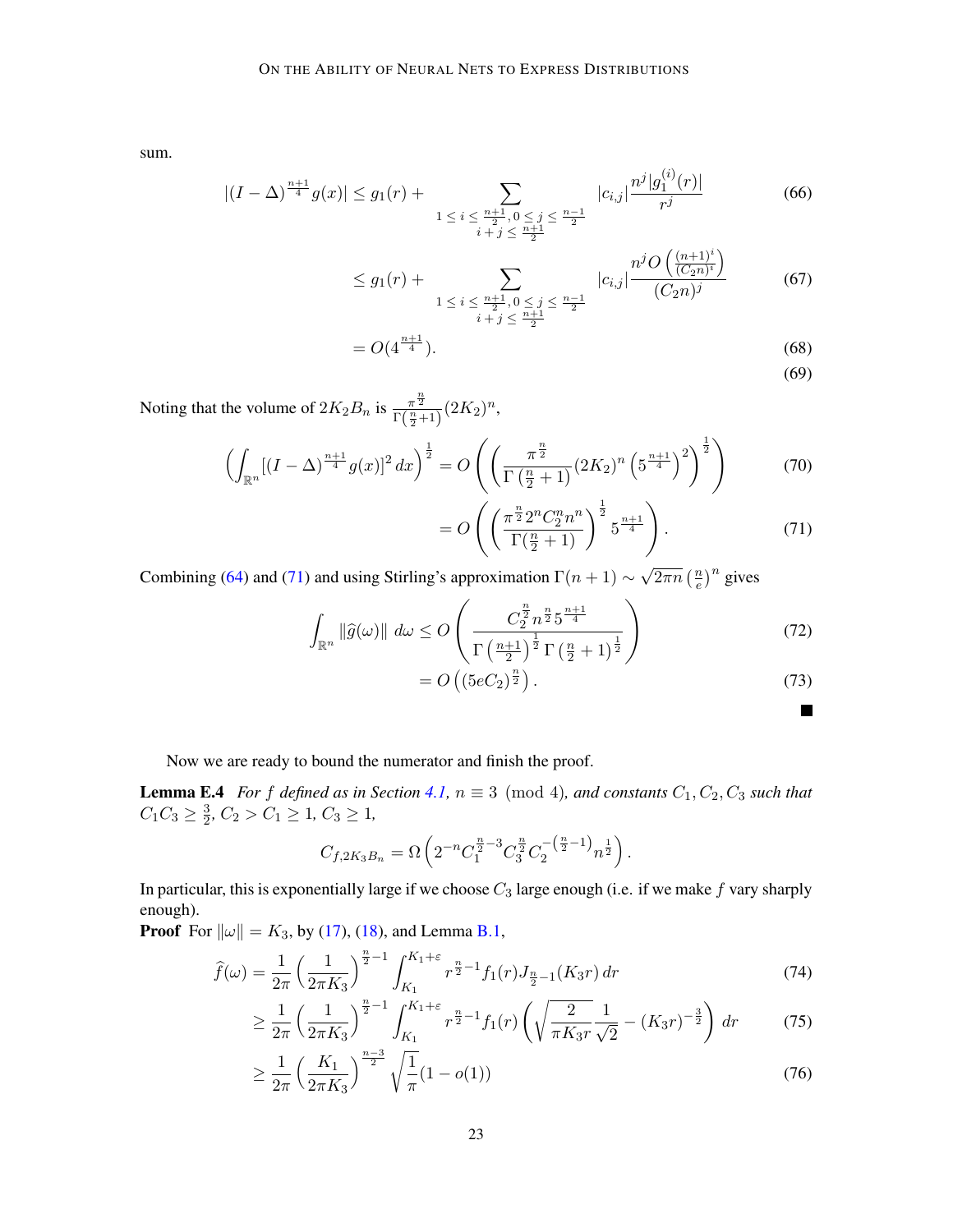where in the last step we used  $\int_{K_1}^{K_1+\epsilon} f_1(r) = 1$ . Now we show that  $\hat{f}$  is also large for  $\|\omega\| \approx K_3$ . Let  $\omega, \omega_0$  be such that  $\|\omega_0\| = K_3$  and  $\omega \ge \omega_0$ . Then using the fact that  $J_{\frac{n}{2}-1}$  is 1-Lipschitz for  $x \ge 3\left(\frac{n}{2} - 1\right)$  (Lemma [B.2\)](#page-17-5) and  $K_3K_1 \ge C_3C_1n \ge \frac{3n}{2}$  $\frac{\sin}{2}$ ,

$$
|\widehat{f}(\omega) - \widehat{f}(\omega_0)| \le \frac{1}{2\pi} \left(\frac{1}{2\pi K_3}\right)^{\frac{n}{2}-1} \int_{K_1}^{K_1+\varepsilon} r^{\frac{n}{2}-1} f_1(r) |J_{\frac{n}{2}-1}(\|\omega\| \, r) - J_{\frac{n}{2}}(K_3 r) | \, dr \tag{77}
$$

$$
\leq \frac{1}{2\pi} \left(\frac{1}{2\pi K_3}\right)^{\frac{n}{2}-1} \int_{K_1}^{K_1+\varepsilon} r^{\frac{n}{2}-1} f_1(r)r(\|\omega\| - K_3) \, dr \tag{78}
$$

$$
\leq \frac{1}{2\pi} \left( \frac{1}{2\pi K_3} \right)^{\frac{n}{2}-1} (K_1 + \varepsilon)^{\frac{n}{2}} (\|\omega\| - K_3)
$$
\n(79)

$$
=O\left(\left(\frac{K_1}{2\pi K_3}\right)^{\frac{n}{2}-1}K_1^{\frac{3}{2}}K_3^{\frac{1}{2}}(\|\omega\|-K_3)\right)
$$
\n(80)

By [\(76\)](#page-22-2) and [\(80\)](#page-23-0), for  $n \geq 3$ , there exists  $\delta$  such that for all  $\|\omega\| \in \left[K_3, K_3 + \frac{\delta}{\kappa^{3/2}}\right]$  $K_1^{3/2} K_3^{1/2}$ ò ,

<span id="page-23-0"></span>
$$
|\widehat{f}(\omega)| = \Omega\left(\left(\frac{K_1}{2\pi K_3}\right)^{\frac{n-3}{2}}\right)
$$
\n(81)

Then using the fact that the surface area of a sphere in  $\mathbb{R}^n$  is  $\frac{2\pi^{\frac{n}{2}}}{\Gamma(\frac{n}{2})}$ ,

$$
\int_{\mathbb{R}^n} \|\omega\| \left|\hat{f}(\omega)\right| d\omega = \int_{K_3 \le \|\omega\| \le K_3 + \frac{\delta}{K_1^{3/2}}} \Omega\left(\left(\frac{K_1}{2\pi K_3}\right)^{\frac{n-3}{2}}\right) d\omega \tag{82}
$$

$$
= \Omega \left( \frac{\pi^{\frac{n}{2}}}{\Gamma(\frac{n}{2})} K_3^{n-1} \frac{\delta}{K_1^{3/2} K_3^{1/2}} \left( \frac{K_1}{2\pi K_3} \right)^{\frac{n-3}{2}} \right)
$$
(83)

$$
= \Omega \left( \frac{1}{\Gamma \left( \frac{n}{2} \right)} K_3^{\frac{n}{2}} K_1^{\frac{n}{2} - 3} 2^{-\frac{n}{2}} \right) \tag{84}
$$

$$
= \Omega \left( \left( \frac{2e}{n-2} \right)^{\frac{n}{2}-1} (C_3 n^{\frac{1}{2}})^{\frac{n}{2}} (C_1 n^{\frac{1}{2}})^{\frac{n}{2}-3} 2^{-\frac{n}{2}} \right)
$$
(85)

$$
= \Omega \left( C_1^{\frac{n}{2} - 3} C_3^{\frac{n}{2}} n^{-\frac{1}{2}} e^{\frac{n}{2}} \right).
$$
 (86)

Note  $K_2 = C_2 n > C_1 \sqrt{n} + \varepsilon = K_1 + \varepsilon$ . Then  $g = 1$  on the support of f, so  $(\nabla f)g = \nabla f$  and

$$
\int_{\mathbb{R}^n} \left\| \widehat{(\nabla f)g}(\omega) \right\| d\omega = \int_{\mathbb{R}^n} \left\| \widehat{\nabla f}(\omega) \right\| d\omega \tag{87}
$$

$$
= \Omega(C_1^{\frac{n}{2}-3}C_3^{\frac{n}{2}}n^{-\frac{1}{2}}e^{\frac{n}{2}}). \tag{88}
$$

Then by Lemma [E.2,](#page-20-4)

$$
C_{f,2K_2B_n} \ge 2K_2 \frac{\int_{\mathbb{R}^n} \left\| \widehat{(\nabla f)g}(\omega) \right\| d\omega}{\int_{\mathbb{R}^n} |\widehat{g}(\omega)| d\omega} \tag{89}
$$

$$
=2K_2\frac{\Omega(C_1^{\frac{n}{2}-3}C_3^{\frac{n}{2}}n^{-\frac{1}{2}}e^{\frac{n}{2}})}{O((5eC_2)^{\frac{n}{2}})}=\Omega\left(5^{-\frac{n}{2}}C_1^{\frac{n}{2}-3}C_3^{\frac{n}{2}}C_2^{-\left(\frac{n}{2}-1\right)}n^{\frac{1}{2}}\right).
$$
(90)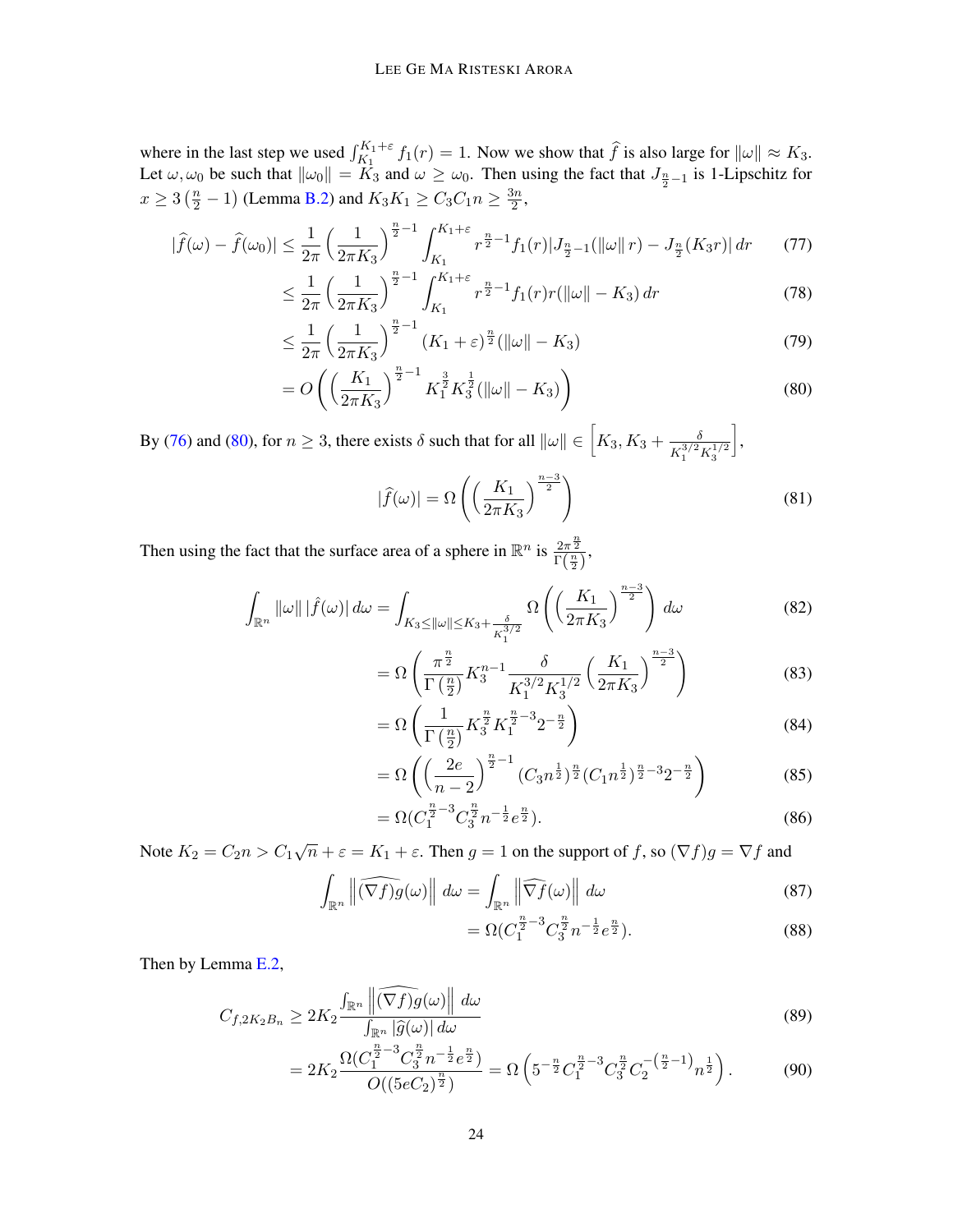П

#### E.2.  $h$  is a composition of Barron functions

In this section we proof Lemma [4.4.](#page-11-3) In order to do that, let us first define the following set of functions:

#### Definition E.5 *Define*

$$
\Gamma(A, C) := \left\{ f \colon \mathbb{R}^n \to \mathbb{R} : \int_{\mathbb{R}^n} |\widehat{f}(\omega)| d\omega \le A, \int_{\mathbb{R}^n} ||\omega|| |\widehat{f}(\omega)| d\omega \le C \right\}
$$

Barron functions have many nice properties:

### <span id="page-24-0"></span>Proposition E.6 (Properties of Barron constant)

*1. (Subadditivity, [\(Barron,](#page-13-0) [1993,](#page-13-0) §IV.3)) For any set B,* 

$$
C_{\sum_i \beta_i f_i,B} \leq \sum_i |\beta_i| C_{f_i,B}.
$$

*2.* (Ridge functions, [\(Barron,](#page-13-0) [1993,](#page-13-0)  $\S$ *IV.7)*) Suppose  $f = h(\langle a, x \rangle)$ , where  $h : \mathbb{R} \to \mathbb{R}$  is a *1-dimensional function and*  $||a||_2 = 1$ *. Then* 

$$
C_{f,rB_n} \leq C_{h,[-r,r]}.
$$

- *3. (Powers, [\(Barron,](#page-13-0) [1993,](#page-13-0) §IV.12))* If  $g : \mathbb{R} \to \mathbb{R}$ ,  $g \in \Gamma(a, c)$ , then  $g(x)^k \in \Gamma(a^k, ka^{k-1}c)$ .
- *4. The function*  $f(x) = x$  *has an extension h agreeing with*  $x$  *on*  $[-r, r]$ *, which satisfies*  $h(x) \in$  $\Gamma(O(r^{\frac{3}{2}}), O(r^{\frac{1}{2}})).$

**Proof** We show (4). Choose a bump function *b* as in Lemma [D.1](#page-18-0) for  $m = 2$ . Consider the extension  $h(x) = xb_{(r)}(x) = xb\left(\frac{x}{r}\right)$  $\frac{x}{r}$ ) which is supported on  $[-2r, 2r]$ . Because  $b, b', b''$  are all bounded by a constant, on  $[-2r, 2r]$ ,

$$
|h(x)| \le x \tag{91}
$$

$$
|h'(x)| = |b_{(r)}(x) + xb'_{(r)}(x)| \le 1 + O\left(\frac{x}{r}\right)
$$
\n(92)

$$
|h''(x)| = |2b'_{(r)}(x) + b''_{(r)}(x)| \le O\left(\frac{x}{r}\right) + O\left(\frac{1}{r^2}\right). \tag{93}
$$

Then by Lemma  $A.6(2)$  $A.6(2)$ ,

$$
\int_{-\infty}^{\infty} |\widehat{h}(\omega)| d\omega \le 2^{-\frac{1}{2}} \left( \int_{-r}^{r} |h(x)|^2 + |h'(x)|^2 dx \right)^{\frac{1}{2}} \le O(r^{\frac{3}{2}})
$$
(94)

$$
\int_{-\infty}^{\infty} |\omega \widehat{h}(\omega)| d\omega \le 2^{-\frac{1}{2}} \left( \int_{-r}^{r} |h'(x)|^2 + |h''(x)|^2 dx \right)^{\frac{1}{2}} \le O(r^{\frac{1}{2}}). \tag{95}
$$